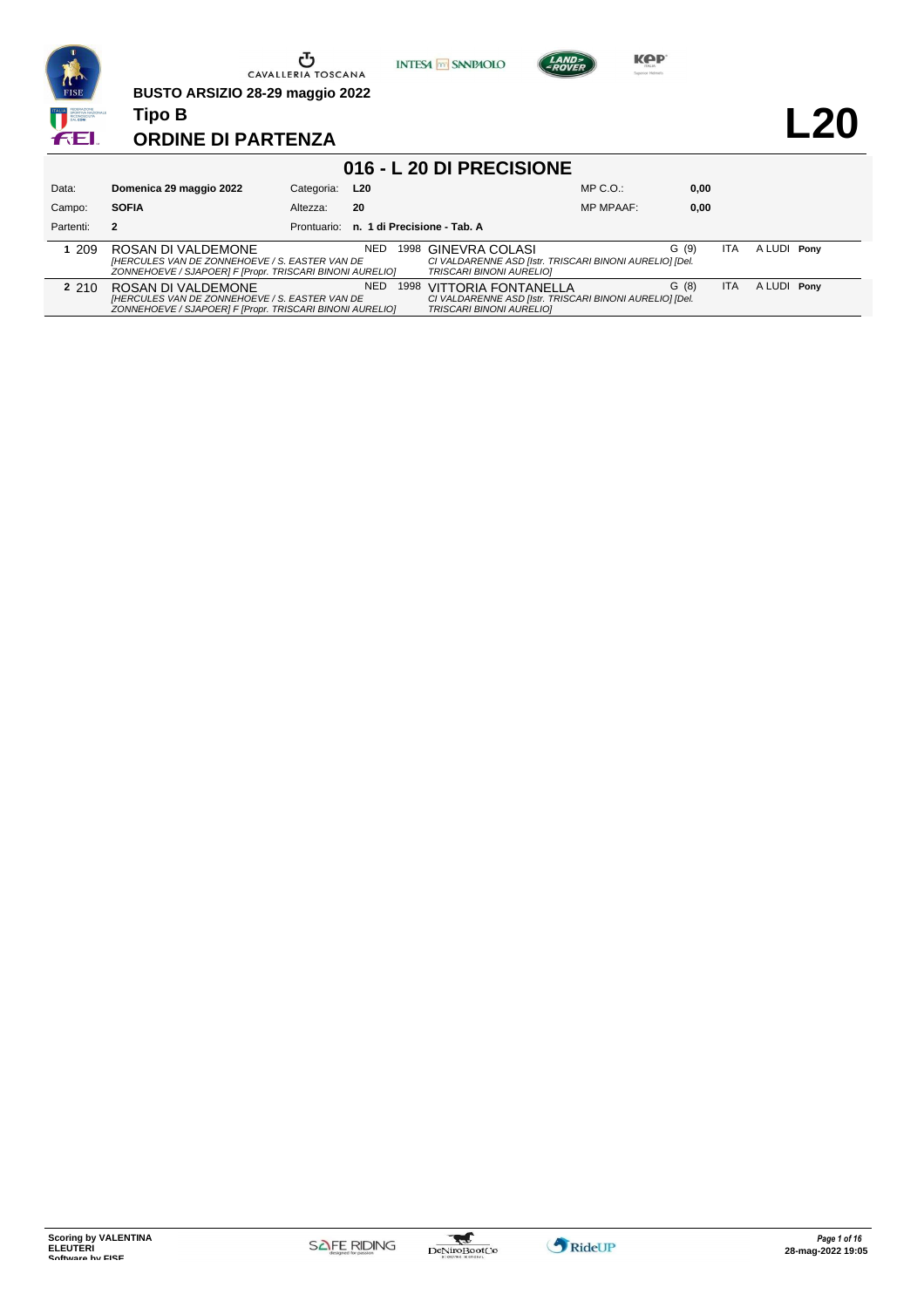

**INTESA M** SANPAOLO



**KOP** 

**L40**

#### **ORDINE DI PARTENZA**

| 017 - L 40 DI PRECISIONE |                                                                                                              |             |            |      |                                                                                                                 |                  |       |            |             |  |
|--------------------------|--------------------------------------------------------------------------------------------------------------|-------------|------------|------|-----------------------------------------------------------------------------------------------------------------|------------------|-------|------------|-------------|--|
| Data:                    | Domenica 29 maggio 2022                                                                                      | Categoria:  | L40        |      |                                                                                                                 | $MP C. O.$ :     | 0,00  |            |             |  |
| Campo:                   | <b>SOFIA</b>                                                                                                 | Altezza:    | 40         |      |                                                                                                                 | <b>MP MPAAF:</b> | 0,00  |            |             |  |
| Partenti:                | 3                                                                                                            | Prontuario: |            |      | n. 1 di Precisione - Tab. A                                                                                     |                  |       |            |             |  |
| 1.213                    | <b>FCI AIR</b><br>[-/-/] M [Propr. EQUIRIA ASD]                                                              |             | <b>FRA</b> | 2009 | FILIPPO SPIZZIRRI<br>GARDEN HORSES ASD [Istr. MASIERO MARTINA LETIZIA] [Del.<br><b>MASIERO MARTINA LETIZIAI</b> |                  | C(12) | ITA        | A LUDI Pony |  |
| 2 2 1 4                  | <b>HOPPENHOF'S MARJOLEIN</b><br>[KANTJE'S RONALDO / KANTJE'S PURSEY / ] F [Propr. BRENA<br><b>VALENTINA1</b> |             | <b>NED</b> | 2000 | <b>VITTORIA CAULI</b><br>C.I.EDEN [Istr. CUDIA ROBERTO]                                                         |                  | G(11) | <b>ITA</b> | A LUDI Pony |  |
| 3 2 1 5                  | <b>KARTINA</b><br>[KOTSE / CHILA III / ] F [Propr. ASSOCIAZIONE EQUESTRE<br><b>DILETTANTISTICA EDENI</b>     |             | <b>BUL</b> |      | 2014 LUDOVICA MARIA SCOLLO<br>C.I.EDEN [Istr. CUDIA ROBERTO] [Del. CUDIA ROBERTO]                               |                  | G(10) | <b>ITA</b> | A LUDI Pony |  |

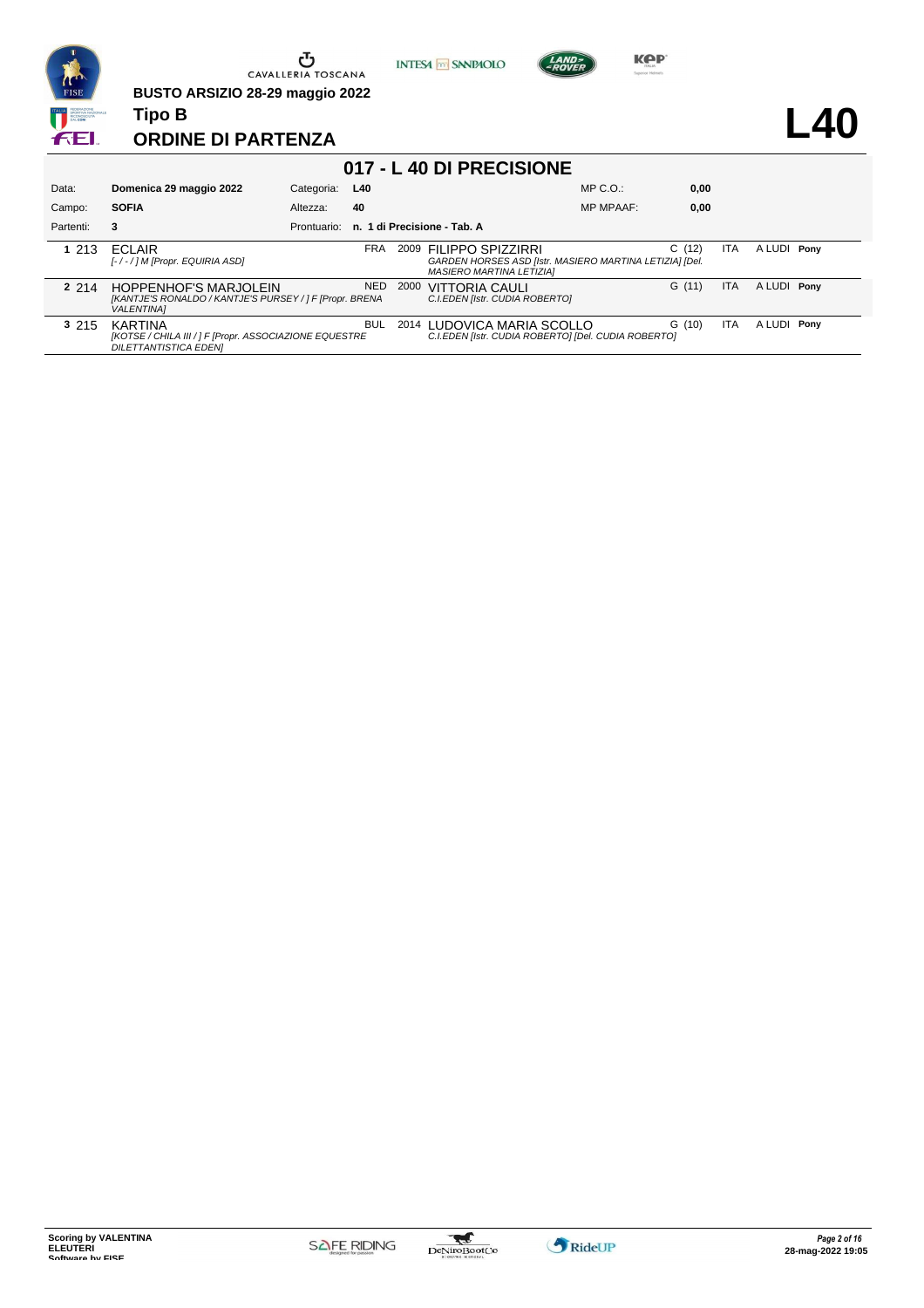

**BUSTO ARSIZIO 28-29 maggio 2022**





## **ORDINE DI PARTENZA**

**Tipo B**

#### **018 - L 50 DI PRECISIONE**

| Data:             | Domenica 29 maggio 2022                                                                                                         | Categoria: | L50        |          |                                                                                                                       | $MP C. O.$ :     | 0,00  |            |             |  |
|-------------------|---------------------------------------------------------------------------------------------------------------------------------|------------|------------|----------|-----------------------------------------------------------------------------------------------------------------------|------------------|-------|------------|-------------|--|
| Campo:            | <b>SOFIA</b>                                                                                                                    | Altezza:   | 50         |          |                                                                                                                       | <b>MP MPAAF:</b> | 0,00  |            |             |  |
| Partenti:         | 13                                                                                                                              |            |            |          | Prontuario: n. 1 di Precisione - Tab. A                                                                               |                  |       |            |             |  |
|                   |                                                                                                                                 |            |            |          | <b>CONTROLLO DI TUTTI I PASSPORTI IN CAMPO PROVA</b>                                                                  |                  |       |            |             |  |
| 1<br>4            | CARICIA<br>[CORNER Z / AMERICA II / GOLD SKY] F [Propr. MARANGONI<br><b>FABRIZIOI</b>                                           |            | <b>ITA</b> |          | 2005 ASIA CARAVAGGIO<br>WHITE ROSE RANCH ASD [Istr. ALBERTI ALICE] [Del. ALBERTI<br><b>ALICEI</b>                     |                  | J(15) | <b>ITA</b> | A LUDI      |  |
| $\mathbf{2}$<br>6 | <b>ATLANTA</b><br>[LANCE5R III / ABBIGAL / ATLANTUS Z] F [Propr. FENOCCHIO FABIO<br><b>MASSIMOI</b>                             |            |            |          | GER 2005 ALICE ROVESTI<br>SCUDERIA LA FENILLA A.S.D. [Istr. FENOCCHIO FABIO<br><b>MASSIMO1</b>                        |                  | C(13) | ITA.       | A LUDI      |  |
| 3 218             | <b>INDIA DE VILLANOVA</b><br>[ASCOT DES IFS / FAVOLA DE VILLANOVA / UNGARETTI] F [Propr.<br><b>COMENDULI GIUSEPPEI</b>          |            | <b>ITA</b> |          | 2003 ELISA STEFANONI<br>WHITE ROSE RANCH ASD [Istr. ALBERTI ALICE]                                                    |                  | S     | <b>ITA</b> | A LUDI      |  |
| 4 2 2 5           | <b>VERDINO Z</b><br>[VERDI / ROVINE BZ / ROBIN II Z] M [Propr. BOSSHER DOREEN]                                                  |            | <b>ITA</b> |          | 2009 ELEONORA ASTA<br>GARDEN HORSES ASD [Istr. MANGANIELLO VALENTINA] [Del.<br>MANGANIELLO VALENTINA]                 |                  | J(18) | <b>ITA</b> | A LUDI      |  |
| 5 2 1 3           | <b>ECLAIR</b><br>[-/-/] M [Propr. EQUIRIA ASD]                                                                                  |            |            |          | FRA 2009 FILIPPO SPIZZIRRI<br>GARDEN HORSES ASD [Istr. MASIERO MARTINA LETIZIA] [Del.<br>MASIERO MARTINA LETIZIA]     |                  | C(12) | <b>ITA</b> | A LUDI Pony |  |
| 6 214             | <b>HOPPENHOF'S MARJOLEIN</b><br>[KANTJE'S RONALDO / KANTJE'S PURSEY / ] F [Propr. BRENA<br><b>VALENTINA1</b>                    |            |            |          | NED 2000 VITTORIA CAULI<br>C.I.EDEN [Istr. CUDIA ROBERTO]                                                             |                  | G(11) | <b>ITA</b> | A LUDI Pony |  |
| 7 215             | <b>KARTINA</b><br>[KOTSE / CHILA III / ] F [Propr. ASSOCIAZIONE EQUESTRE<br><b>DILETTANTISTICA EDENI</b>                        |            |            |          | BUL 2014 LUDOVICA MARIA SCOLLO<br>C.I.EDEN [Istr. CUDIA ROBERTO] [Del. CUDIA ROBERTO]                                 |                  | G(10) | <b>ITA</b> | A LUDI Pony |  |
| 8 2 1 9           | <b>GRANDEE QUICK STEP II</b><br>[KAMTSE'S RONALDO / PRIORY PILYAMTHA / PRIORY TOP HAT] M<br>[Propr. AZ. AGR. BRESSANELLI DENIS] |            |            |          | NED 1994 KAROLYN SHAKIRA MELI<br>EQUESTRE MOZZATE ASD [Istr. BUSSU DANTE] [Del. BUSSU<br><b>DANTEI</b>                |                  | C(14) | <b>ITA</b> | A LUDI Pony |  |
| 9220              | LIDEUR DU BOIS<br>[VASCO DE LA FUB / GLORIEUSE II / UNIC DE MAFFRAY] M [Propr.<br>A.S.D. EQUESTRE MOZZATE]                      |            |            |          | FRA 1999 ALICE CANAVESI<br>EQUESTRE MOZZATE ASD [Istr. BUSSU DANTE] [Del. BUSSU<br><b>DANTEI</b>                      |                  | C(14) | <b>ITA</b> | A LUDI Pony |  |
| 10 221            | NOUMEA D'AVETTE<br>[VIM DES IFS / SIRIUS IV / HUNGERFORD SANDPIPER] F [Propr. C. I.<br>CINQ FOI                                 |            |            | FRA 2001 | ARIANNA GRECO<br>EQUESTRE MOZZATE ASD [Istr. BUSSU DANTE] [Del. BUSSU<br><b>DANTEI</b>                                |                  | C(12) | <b>ITA</b> | A LUDI Pony |  |
| 11 222            | SQUAW<br>$[-/$ - $/$ ] F [Propr. EQUIRIA A.S.D.]                                                                                |            | <b>ITA</b> |          | 2009 EDOARDO SANSOTTERA<br>GARDEN HORSES ASD [Istr. MASIERO MARTINA LETIZIA] [Del.<br><b>MASIERO MARTINA LETIZIA]</b> |                  | C(12) | <b>ITA</b> | A LUDI Pony |  |
| 12 2 2 3          | <b>MELISSA</b><br>[XXX / XXX / ] F [Propr. MAZZOTTI ERMANNO]                                                                    |            | ITA        |          | 2013 CAROLA VERONELLI<br>GARDEN HORSES ASD [Istr. MANGANIELLO VALENTINA] [Del.<br>MANGANIELLO VALENTINA]              |                  | C(13) | ITA.       | A LUDI Pony |  |
| 13 2 2 4          | <b>TOUCH OF CLASS</b><br>[//] F [Propr. EQUIRIA A.S.D.]                                                                         |            |            |          | SCN 1998 ELISA MIRELLA MONGUZZI<br>L'OASI DEL CAVALLO ASD [Istr. CALABRESE GIUSEPPE]                                  |                  | G(11) | <b>ITA</b> | A LUDI Pony |  |

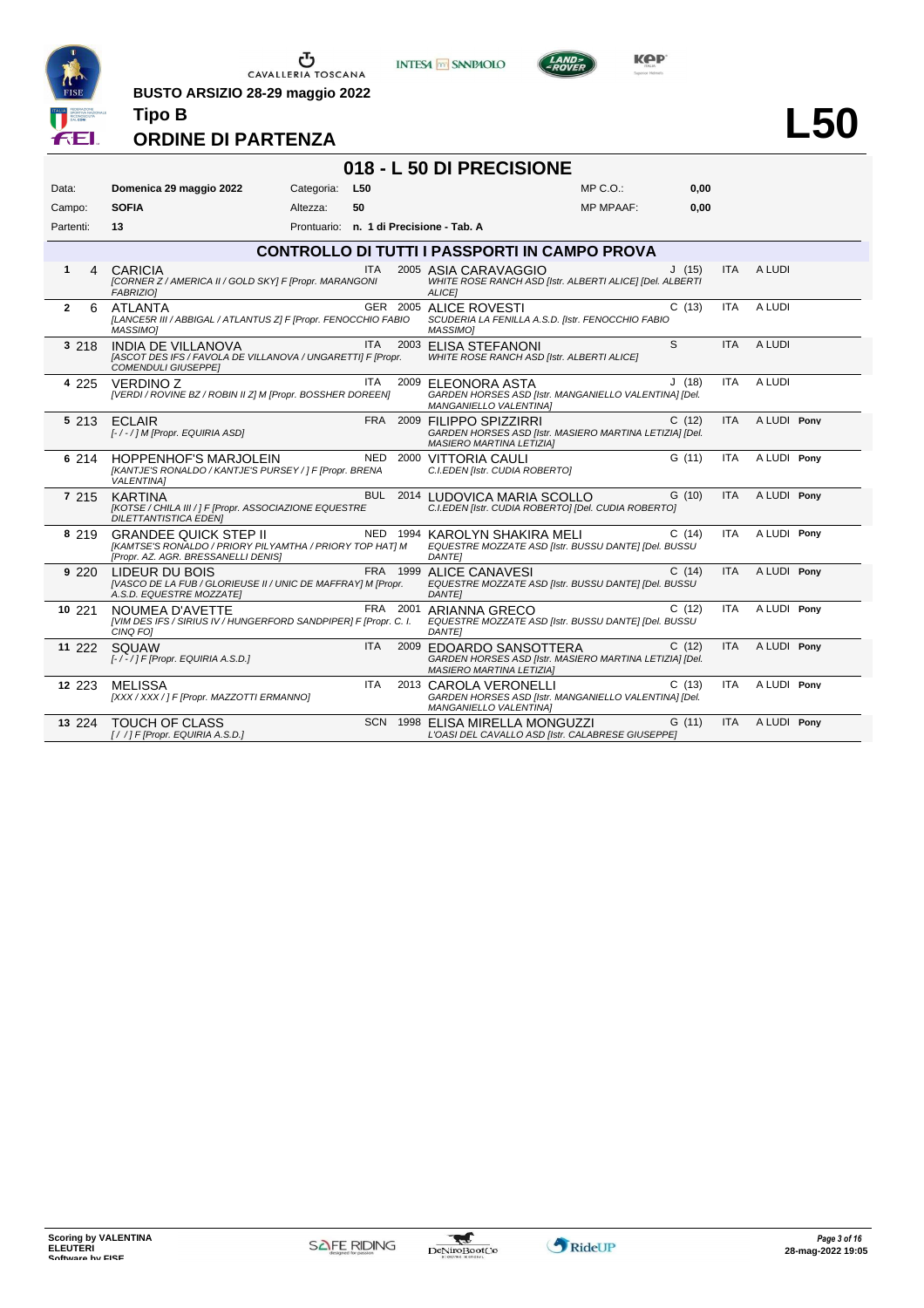

**INTESA M** SANPAOLO



**L60**

#### **ORDINE DI PARTENZA**

**Tipo B**

**BUSTO ARSIZIO 28-29 maggio 2022**

#### **019 - L 60 DI PRECISIONE**

| Data:     | Domenica 29 maggio 2022                                                                                                                                   | Categoria: | L60        |      |                                                                                                                                                                   | $MP C. O.$ :     | 0,00      |            |             |  |
|-----------|-----------------------------------------------------------------------------------------------------------------------------------------------------------|------------|------------|------|-------------------------------------------------------------------------------------------------------------------------------------------------------------------|------------------|-----------|------------|-------------|--|
| Campo:    | <b>SOFIA</b>                                                                                                                                              | Altezza:   | 60         |      |                                                                                                                                                                   | <b>MP MPAAF:</b> | 0,00      |            |             |  |
| Partenti: | 17                                                                                                                                                        |            |            |      | Prontuario: n. 1 di Precisione - Tab. A                                                                                                                           |                  |           |            |             |  |
| 1 237     | DAEL 13<br>[-/-/] F [Propr. AZIENDA AGRICOLA FONTANA DARIO]                                                                                               |            |            |      | NED 2007 MATTEO IANNONE<br>LE FORNACI JUMP [Istr. ROSSONI LUIGI] [Del. FONTANA<br><b>DARIOI</b>                                                                   |                  | G(11)     | <b>ITA</b> | A LUDI Pony |  |
| 2 2 3 9   | <b>CELEBRITY SKIN</b>                                                                                                                                     |            |            |      | GER 2006 ALESSANDRA ENEA<br>[CESANO II / LANDMAEDEL I / ] F [Propr. LONGONI NATALE VENANZIO] LE FORNACI JUMP [Istr. ROSSONI LUIGI] [Del. FONTANA<br><b>DARIOI</b> |                  | C(12)     | <b>ITA</b> | A LUDI Pony |  |
| 3 232     | A-MENELAO<br>[ADONIS / CLEOPATRA / ASTRAL II] M [Propr. C.I. LA LURA A.S.D.]                                                                              |            | <b>ITA</b> |      | 2006 LUCA SPIZZIRRI<br>C.I.LA LURA [Istr. MONTAGNA ELISABETTA] [Del. MONTAGNA<br><b>ELISABETTA1</b>                                                               |                  | G(10)     | <b>ITA</b> | A LUDI Pony |  |
| 4 235     | ALI BABA'<br>[//////] M [Propr. AZ. AGR. DE COI GERMANO]                                                                                                  |            | <b>ITA</b> |      | 2010 EMMA RUSSO<br>C.I.CASCINA SPERANZA [Istr. DE COI LISA] [Del. DE COI LISA]                                                                                    |                  | C(12)     | <b>ITA</b> | A LUDI Pony |  |
| 5 2 3 6   | JURI<br>[-/-/] M [Propr. ASS. EQ. DIL. EDEN]                                                                                                              |            | <b>ITA</b> |      | 2009 LISA JACCHINI<br>C.I.EDEN [Istr. CUDIA ROBERTO] [Del. CUDIA ROBERTO]                                                                                         |                  | G (11)    | <b>ITA</b> | A LUDI Pony |  |
| 6 258     | <b>STELLA</b><br>[NN / NN / ] F [Propr. ASD CENTRO IPPICO CASCINA SPAZZACAMINO] GARZONERA H.YARD ASD [Istr. BARUFFATO FRANCESCO]                          |            | <b>ITA</b> |      | 2012 GIULIA MANTI<br>[Del. PORETTI CAMILLA]                                                                                                                       |                  | C(14)     | <b>ITA</b> | A LUDI Pony |  |
| 7 15      | <b>STELLINA</b><br>[SCONOSCIUTO / SCONOSCIUTO / ] F [Propr. WHITE ROSE RANCH<br>ASD1                                                                      |            | <b>ITA</b> |      | 2005 ARIANNA GHIARDELLO<br>WHITE ROSE RANCH ASD [Istr. ALBERTI ALICE]                                                                                             |                  | C(14)     | <b>ITA</b> | A LUDI Pony |  |
| 8 222     | SQUAW<br>$[-/$ -/] F [Propr. EQUIRIA A.S.D.]                                                                                                              |            | <b>ITA</b> |      | 2009 EDOARDO SANSOTTERA<br>GARDEN HORSES ASD [Istr. MASIERO MARTINA LETIZIA] [Del.<br><b>MASIERO MARTINA LETIZIA]</b>                                             |                  | C(12)     | <b>ITA</b> | A LUDI Pony |  |
| 9 230     | <b>HOPPENHOF'S XAVIER</b><br><b>IHOPPENHOF'S VIVALDI / HOPPENHOF'S MARLIES / NIEUWMOEDS</b><br>PATRICK] M [Propr. AZ. AGR. DE COI GERMANO]                |            |            |      | NED 2006 LUDOVICA ABBIATI<br>C.I.CASCINA SPERANZA [Istr. DE COI LISA] [Del. DE COI LISA]                                                                          |                  | G(11)     | <b>ITA</b> | A LUDI Pony |  |
| 10 231    | SPROCKET ON A ROCKET<br>[-/-/] F [Propr. AZ. AGR. DE COI GERMANO]                                                                                         |            | <b>IRL</b> |      | 2011 NORA SORTINO<br>C.I.CASCINA SPERANZA [Istr. DE COI LISA] [Del. DE COI LISA]                                                                                  |                  | C(12)     | <b>ITA</b> | A LUDI Pony |  |
| 13<br>11  | DAEL 13<br>[-/-/] F [Propr. AZIENDA AGRICOLA FONTANA DARIO]                                                                                               |            | NED        |      | 2007 ALLEGRA LUCARIELLO<br>LE FORNACI JUMP [Istr. ROSSONI LUIGI] [Del. FONTANA<br><b>DARIOI</b>                                                                   |                  | G(10)     | <b>ITA</b> | A LUDI Pony |  |
| 12 228    | CHICO CHARLY<br>[CONTENDRO / GRAEFIN / GRAF REMUS] M [Propr. GRUBAS PAOLA LE FORNACI JUMP [Istr. ROSSONI LUIGI]<br><b>MARIA GIOVANNAI</b>                 |            |            |      | GER 2002 ROSARIO ENEA                                                                                                                                             |                  | <b>SA</b> | <b>ITA</b> | A LUDI      |  |
| 13 229    | <b>VOSTOK</b><br>[ROI DANZIG / VOLTUMNA / MAGICAL WONDER] M [Propr. SOC. AGR. CI LA FONDA ASD [Istr. SEMPI MARAZZINI ALEXIS] [Del. SEMPI<br>LA FONDA SASI |            | ITA        |      | 2007 ELISA DAL MOLIN<br>MARAZZINI ALEXIS]                                                                                                                         |                  | C(14)     | <b>ITA</b> | A LUDI      |  |
| 14 234    | PRECIOUS ATLANTA<br>[PERHAPS VAN HET MOLENVONDEL / BEAUTE DE COQUERIE /<br>QUIDAM DE REVEL] F [Propr. CAIULI MARCO]                                       |            | <b>ITA</b> |      | 2002 SILVIA VIVONA<br>L'OASI DEL CAVALLO ASD [Istr. MELIS FRANCESCA] [Del.<br><b>CALABRESE GIUSEPPEI</b>                                                          |                  | C(12)     | <b>ITA</b> | A LUDI      |  |
| 15 238    | <b>VANF</b><br>[HARLEM DE COQUERIE / MIMOSA BAIA / RHAZALI] F [Propr.<br>TRISCARI BINONI AURELIO]                                                         |            | <b>ITA</b> |      | 2004 VITTORIA AGOLLI<br>CI VALDARENNE ASD [Istr. TRISCARI BINONI AURELIO] [Del.<br><b>TRISCARI BINONI AURELIOI</b>                                                |                  | J(17)     | <b>ITA</b> | A LUDI      |  |
| 16<br>14  | <b>NFVADA</b><br>[SCONOSCIUTO / SCONOSCIUTO / ] M [Propr. ROMEO MARTINA]                                                                                  |            | <b>ITA</b> | 2015 | CHIARA COLOGNATO<br>WHITE ROSE RANCH ASD [Istr. ALBERTI ALICE] [Del. ALBERTI<br><b>ALICEI</b>                                                                     |                  | J(18)     | <b>ITA</b> | A LUDI      |  |
| 17 218    | <b>INDIA DE VILLANOVA</b><br>[ASCOT DES IFS / FAVOLA DE VILLANOVA / UNGARETTI] F [Propr.<br><b>COMENDULI GIUSEPPE]</b>                                    |            | <b>ITA</b> | 2003 | ELISA STEFANONI<br>WHITE ROSE RANCH ASD [Istr. ALBERTI ALICE]                                                                                                     |                  | S         | <b>ITA</b> | A LUDI      |  |

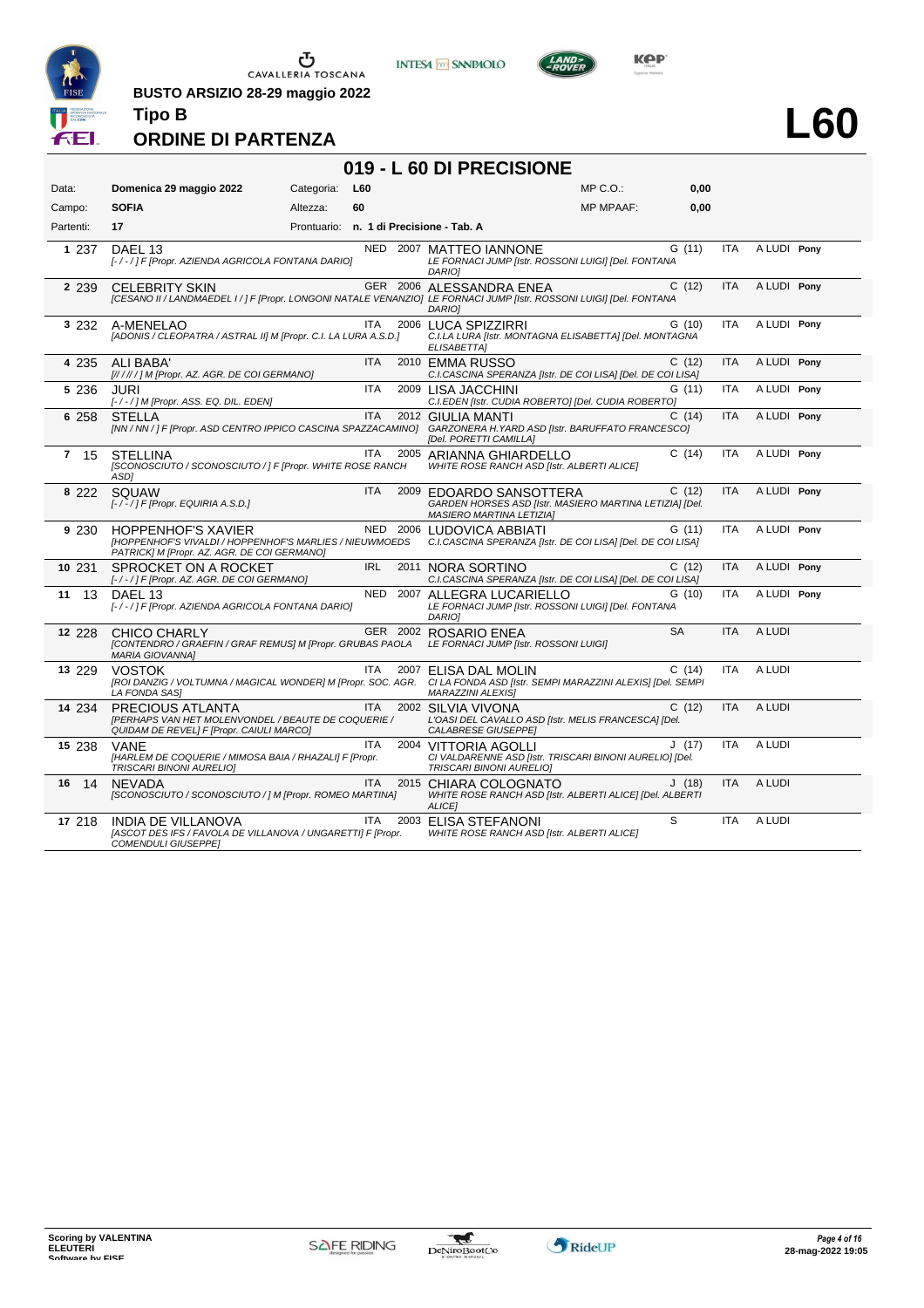

**BUSTO ARSIZIO 28-29 maggio 2022 Tipo B**







**L70**

#### **ORDINE DI PARTENZA**

|           |                                                                                                                                                           |                |            |          | 020 - L 70 DI PRECISIONE CAVALLI E PONY CON PAT.A                                                              |                  |           |            |               |           |
|-----------|-----------------------------------------------------------------------------------------------------------------------------------------------------------|----------------|------------|----------|----------------------------------------------------------------------------------------------------------------|------------------|-----------|------------|---------------|-----------|
| Data:     | Domenica 29 maggio 2022                                                                                                                                   | Categoria: L70 |            |          |                                                                                                                | $MP C. O.$ :     | 0,00      |            |               |           |
| Campo:    | <b>SOFIA</b>                                                                                                                                              | Altezza:       | 70         |          |                                                                                                                | <b>MP MPAAF:</b> | 0,00      |            |               |           |
| Partenti: | 18                                                                                                                                                        |                |            |          | Prontuario: n. 1 di Precisione - Tab. A                                                                        |                  |           |            |               |           |
| 1 243     | LIDEUR DU BOIS<br>[VASCO DE LA FUB / GLORIEUSE II / UNIC DE MAFFRAY] M [Propr.<br>A.S.D. EQUESTRE MOZZATE]                                                |                |            |          | FRA 1999 GAIA SOPHIA ESPOSITO<br>EQUESTRE MOZZATE ASD [Istr. BUSSU DANTE]                                      |                  | C(12)     | <b>ITA</b> | A LUDI Pony   |           |
| 2<br>35   | TEMPORANEA 21373<br>$[!/]/M$ [Propr.]                                                                                                                     |                | <b>ITA</b> |          | 2018 VERONICA BIANCHI<br>CI DI MISINTO LE GHIANDE SSD A RL [Istr. BIANCHI VERONICA]                            |                  | S         | <b>ITA</b> | 1°G           | <b>FC</b> |
| 3<br>36   | <b>COWBOY WHAT'S UP</b><br>[CONVOI / MORENA / ] M [Propr. MAFRICI ALESSANDRA]                                                                             |                |            |          | GER 2011 ALESSANDRA MAFRICI<br>CI SANT'ANTONIO SSD A RL [Istr. AIROLDI GIULIA]                                 |                  | S         | <b>ITA</b> | A LUDI        |           |
| 4<br>27   | <b>COLGRANNUS</b><br>[COLANDER / ALDATUS / ALDATUS] M [Propr. SONZOGNI GIADA]                                                                             |                |            | GER 2005 | <b>ISABELLE VALLENZASCA</b><br>CI SANT'ANTONIO SSD A RL [Istr. AIROLDI GIULIA] [Del.<br><b>AIROLDI GIULIA]</b> |                  | C(14)     | <b>ITA</b> | A LUDI        |           |
| 5 242     | <b>BROOKLYN DELLE ROANE</b><br>[PETER PAN / ESSI' DELLE ROANE / MAIGUESIDE] F [Propr.<br>CAVALLIER LELIO]                                                 |                | <b>ITA</b> |          | 2011 ALESSANDRO BIZZARRI<br>LE FORNACI JUMP [Istr. ROSSONI LUIGI]                                              |                  | S         | <b>ITA</b> | A LUDI        |           |
| 6 247     | <b>VOSTOK</b><br>[ROI DANZIG / VOLTUMNA / MAGICAL WONDER] M [Propr. SOC. AGR. CI LA FONDA ASD [Istr. SEMPI MARAZZINI ALEXIS] [Del. SEMPI<br>LA FONDA SAS] |                | <b>ITA</b> |          | 2007 BENEDETTA COLOMBO<br><b>MARAZZINI ALEXISI</b>                                                             |                  | J(16)     | <b>ITA</b> | A LUDI        |           |
| 7 262     | ZEELAND<br>[CASCO / FABIANA / WOLFGANG] M [Propr. ANGIOLINI SILVIA]                                                                                       |                |            |          | GER 2004 BEATRICE BIANCHI<br>GARZONERA H. YARD ASD [Istr. BARUFFATO FRANCESCO]<br>[Del. PORETTI CAMILLA]       |                  | J(15)     | <b>ITA</b> | A LUDI        |           |
| 8 2 6 3   | <b>ULRICE</b><br>[GERSHWIN / DAFNY / TANGO DI AMBELIA] F [Propr. IMPALLARI<br><b>GIOVANNII</b>                                                            |                | <b>ITA</b> | 2003     | VALERIA MEAZZO<br>C.I.EDEN [Istr. CUDIA ROBERTO]                                                               |                  | S         | <b>ITA</b> | A LUDI        |           |
| 9 2 6 7   | <b>LA COULEUR</b><br>[LARIMAR / ONDIA / LENNON] M [Propr. LOZAR SAS]                                                                                      |                |            |          | GER 2011 CARLOTTA PERAZZI<br>C.I.LA LURA [Istr. MONTAGNA ELISABETTA] [Del. MONTAGNA<br>ELISABETTA]             |                  | J(18)     | <b>ITA</b> | A LUDI        |           |
| 10<br>14  | <b>NEVADA</b><br>[SCONOSCIUTO / SCONOSCIUTO / ] M [Propr. ROMEO MARTINA]                                                                                  |                | <b>ITA</b> |          | 2015 CHIARA COLOGNATO<br>WHITE ROSE RANCH ASD [Istr. ALBERTI ALICE] [Del. ALBERTI<br><b>ALICEI</b>             |                  | J(18)     | <b>ITA</b> | A LUDI        |           |
| 11<br>32  | <b>ACOCLYPSO</b><br>[ACORADO / Z- CABINETTA / CALYPSO I] M [Propr. C.I. LA MERIGGIA<br><b>ASS. SPORTI</b>                                                 |                |            | GER 2004 | REBECCA BETTEGA<br>C.I.LA MERIGGIA [Istr. GALIANO STEFANO]                                                     |                  | $J(18+)$  | <b>ITA</b> | A LUDI        |           |
| 54<br>12  | <b>TERESA</b><br>[SIR OTTO-S / FEDORA SPRING / JOYAU D'OR] F [Propr.<br>TORREGGIANI DAVIDEI                                                               |                | <b>ITA</b> |          | 2006 DEBORA SOFFIANTINI<br>NUOVO C.I. MORTARA ASD [Istr. STRADA VANIA]                                         |                  | S         | <b>ITA</b> | Brev.         | <b>FC</b> |
| 13 252    | ITACA DI ALMA TERRA<br>[VELASKO / NUSCHKA / ] F [Propr. SOLDANI FRANCESCA]                                                                                |                | <b>ITA</b> |          | 2018 CRISTINA SILVA<br>C.I. ZOCCOLO DURO A.S.D. [Istr. SILVA CRISTINA]                                         |                  | <b>SA</b> | <b>ITA</b> | $1^{\circ}$ G | FC        |
| 14<br>28  | <b>COLGRANNUS</b><br>[COLANDER / ALDATUS / ALDATUS] M [Propr. SONZOGNI GIADA]                                                                             |                |            | GER 2005 | NICOLE VALLENZASCA<br>CI SANT'ANTONIO SSD A RL [Istr. AIROLDI GIULIA] [Del.<br><b>AIROLDI GIULIAI</b>          |                  | J(16)     | ITA        | A LUDI        |           |
| 15<br>34  | <b>COWBOY WHAT'S UP</b><br>[CONVOI / MORENA / ] M [Propr. MAFRICI ALESSANDRA]                                                                             |                |            |          | GER 2011 BIANCA BRUSTIA<br>CI SANT'ANTONIO SSD A RL [Istr. AIROLDI GIULIA] [Del.<br><b>AIROLDI GIULIAI</b>     |                  | J(17)     | <b>ITA</b> | A LUDI        |           |
| 16 244    | MIRANDE DE MAI<br>[UN BIJOU D' ANGRIE / DALIDA II / QUARTZ IV] F [Propr. FERRARIO<br><b>FIORELLA1</b>                                                     |                |            |          | FRA 2000 ELISABETTA REGINE<br>C.I.CASCINA SPERANZA [Istr. DE COI LISA] [Del. DE COI LISA]                      |                  | C(14)     | <b>ITA</b> | A LUDI Pony   |           |
| 17 251    | <b>HOPPENHOF'S XAVIER</b><br><b>IHOPPENHOF'S VIVALDI / HOPPENHOF'S MARLIES / NIEUWMOEDS</b><br>PATRICK] M [Propr. AZ. AGR. DE COI GERMANO]                |                |            | NED 2006 | <b>GIORGIA IANNIELLO</b><br>C.I.CASCINA SPERANZA [Istr. DE COI LISA] [Del. DE COI LISA]                        |                  | C(13)     | <b>ITA</b> | A LUDI Pony   |           |
| 18 249    | LIDEUR DU BOIS<br>[VASCO DE LA FUB / GLORIEUSE II / UNIC DE MAFFRAY] M [Propr.<br>A.S.D. EQUESTRE MOZZATEJ                                                |                |            | FRA 1999 | LUCREZIA TAGLIORETTI<br>EQUESTRE MOZZATE ASD [Istr. BUSSU DANTE]                                               |                  | G(11)     | <b>ITA</b> | A LUDI Pony   |           |



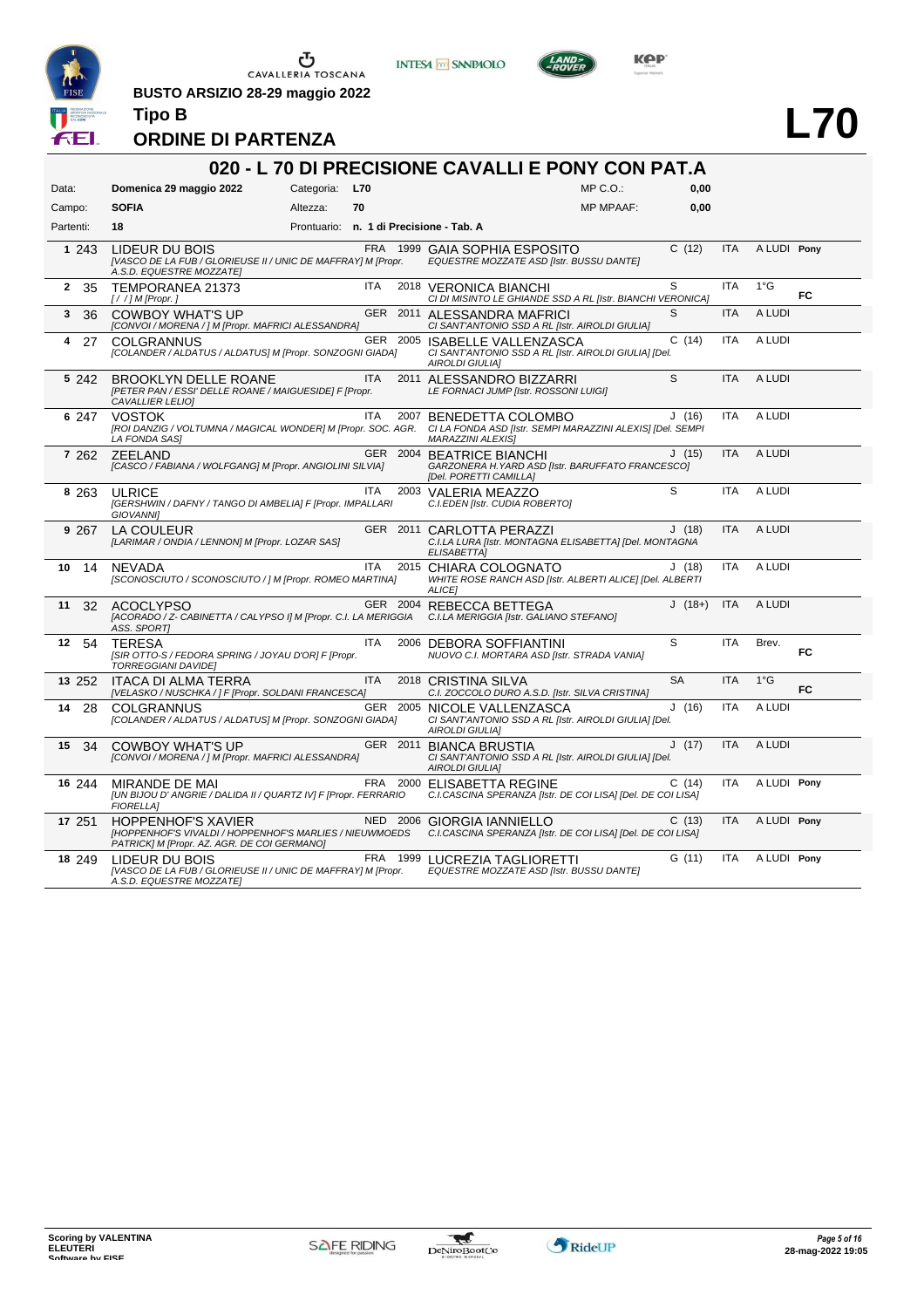

**BUSTO ARSIZIO 28-29 maggio 2022**







# **LBP70**

**ORDINE DI PARTENZA**

|            |                                                                                                                                                                                    |                                   |                |      | 021 - LBP 70 A TEMPO - SOLO PONY CON PAT.A + B                                                                                |                  |       |            |             |  |
|------------|------------------------------------------------------------------------------------------------------------------------------------------------------------------------------------|-----------------------------------|----------------|------|-------------------------------------------------------------------------------------------------------------------------------|------------------|-------|------------|-------------|--|
| Data:      | Domenica 29 maggio 2022                                                                                                                                                            | Categoria: LBP70                  |                |      |                                                                                                                               | MP C.O.          | 0,00  |            |             |  |
| Campo:     | <b>SOFIA</b>                                                                                                                                                                       | Altezza:                          | 70             |      |                                                                                                                               | <b>MP MPAAF:</b> | 0,00  |            |             |  |
| Partenti:  | 13                                                                                                                                                                                 | Prontuario: n. 3 a tempo - Tab. A |                |      |                                                                                                                               |                  |       |            |             |  |
| 1 2 3 7    | DAEL 13<br>[-/-/] F [Propr. AZIENDA AGRICOLA FONTANA DARIO]                                                                                                                        |                                   | (138) NED 2007 |      | <b>MATTEO IANNONE</b><br>LE FORNACI JUMP [Istr. ROSSONI LUIGI] [Del. FONTANA<br><b>DARIOI</b>                                 |                  | G(11) | <b>ITA</b> | A LUDI Pony |  |
| 2 2 4 6    | <b>BALLYNAHOWN LAD</b><br>[I LOVE YOU MELODY / MARY GREY / MAC OWEN] M [Propr. RIVA<br><b>ANGELOI</b>                                                                              |                                   | $(148)$ IRL    | 2007 | <b>GENNY CASARTELLI</b><br>LE FORNACI JUMP [Istr. ROSSONI LUIGI] [Del. FONTANA<br><b>DARIOI</b>                               |                  | C(13) | <b>ITA</b> | A LUDI Pony |  |
| 3 2 3 6    | <b>JURI</b><br>[-/-/] M [Propr. ASS. EQ. DIL. EDEN]                                                                                                                                |                                   | $(143)$ ITA    |      | 2009 LISA JACCHINI<br>C.I.EDEN [Istr. CUDIA ROBERTO] [Del. CUDIA ROBERTO]                                                     |                  | G(11) | <b>ITA</b> | A LUDI Pony |  |
| 4 2 4 8    | <b>SPACE ODDITY</b><br>[/ /] M [Propr. PEZZELLA GIANFRANCO]                                                                                                                        |                                   | $(149)$ ITA    |      | 2004 SOFIA MARCONATO<br>CI LA FONDA ASD [Istr. SEMPI MARAZZINI ALEXIS] [Del. SEMPI<br><b>MARAZZINI ALEXISI</b>                |                  | C(12) | <b>ITA</b> | A LUDI Pony |  |
| 5 2 5 5    | <b>GALLOWAY BOY</b><br>[DON JUAN V, CO / DERRYMORE WYNDYATE BLUEBI (IRL), OEP / ] M<br>[Propr. TESTORI DAVIDE]                                                                     |                                   |                |      | (140) FRA 2016 NICOLAS DI PAOLO<br>GARDEN HORSES ASD [Istr. MASIERO MARTINA LETIZIA] [Del.<br><b>MASIERO MARTINA LETIZIA]</b> |                  | G(9)  | <b>ITA</b> | A LUDI Pony |  |
| 6<br>9     | <b>SKY</b><br>[SCONOSCIUTO / SCONOSCIUTA / SCONOSCIUTO] M [Propr. LISSA<br>LATTANZIO VALERIANOJ                                                                                    |                                   | $(112)$ ITA    |      | 2013 MARGHERITA FASSINA<br>SCUDERIA LA FENILLA A.S.D. [Istr. FENOCCHIO FABIO<br>MASSIMOI [Del. FENOCCHIO FABIO MASSIMO]       |                  | C(13) | <b>ITA</b> | A LUDI Pony |  |
| 7 15       | <b>STELLINA</b><br>[SCONOSCIUTO / SCONOSCIUTO / ] F [Propr. WHITE ROSE RANCH<br><b>ASDI</b>                                                                                        |                                   | $(147)$ ITA    |      | 2005 ARIANNA GHIARDELLO<br>WHITE ROSE RANCH ASD [Istr. ALBERTI ALICE]                                                         |                  | C(14) | <b>ITA</b> | A LUDI Pony |  |
| 8 17       | DIOR EL DRISS<br>[HERMES EL MAORI / ITSASSOA DE MARCILLAN / BREIZ AR PARK] F C.I. MALERBA ASD [Istr. VALLONE ANNABELLA] [Del. VALLONE<br>[Propr. HORSE 4 RENT DI NICOLECANTARELLI] |                                   |                |      | (147) FRA 2013 GRETA LO PORTO<br>ANNABELLA]                                                                                   |                  | G(10) | <b>ITA</b> | A LUDI Pony |  |
| 9<br>39    | <b>UTOPIA DAJULINE</b><br>[SCONOSCIUTO / SCONOSCIUTO / ] F [Propr. MAFFEI RICCARDO]                                                                                                |                                   |                |      | (137) FRA 2008 RICCARDO MAFFEI<br>CI DI MISINTO LE GHIANDE SSD A RL [Istr. BIANCHI VERONICA]<br>[Del. BIANCHI VERONICA]       |                  | G(9)  | <b>ITA</b> | A LUDI Pony |  |
| 10<br>24   | <b>CELEBRITY SKIN</b><br>[CESANO II / LANDMAEDEL I / ] F [Propr. LONGONI NATALE VENANZIO] LE FORNACI JUMP [Istr. ROSSONI LUIGI] [Del. FONTANA                                      |                                   |                |      | (148) GER 2006 BEATRICE PIA DE ANGELIS<br><b>DARIOI</b>                                                                       |                  | C(13) | <b>ITA</b> | A LUDI Pony |  |
| 11<br>25   | <b>CARLITOS STAR</b><br>[-/-/] F [Propr. COLOMBO PAOLO]                                                                                                                            |                                   | $(149)$ IRL    | 2011 | <b>MARTINA DE ANGELIS</b><br>LE FORNACI JUMP [Istr. ROSSONI LUIGI] [Del. FONTANA<br>DARIO]                                    |                  | J(15) | <b>ITA</b> | A LUDI Pony |  |
| 12 29      | <b>MAGIC DU FAR WEST</b><br>[WILLOWAY GOOD AS GOLD / GIRLS DU FAR WEST / VAZY DU<br>VIERTOTI M [Propr. TERRANEO MARIA]                                                             |                                   | (148) FRA 2000 |      | <b>GINEVRA CAMILLA BRUNI</b><br>LE FORNACI JUMP [Istr. ROSSONI LUIGI] [Del. FONTANA<br><b>DARIOI</b>                          |                  | C(12) | <b>ITA</b> | A LUDI Pony |  |
| 13<br>- 13 | <b>DAFI 13</b><br>[-/-/] F [Propr. AZIENDA AGRICOLA FONTANA DARIO]                                                                                                                 |                                   | (138) NED 2007 |      | ALLEGRA LUCARIELLO<br>LE FORNACI JUMP [Istr. ROSSONI LUIGI] [Del. FONTANA<br>DARIO]                                           |                  | G(10) | <b>ITA</b> | A LUDI Pony |  |



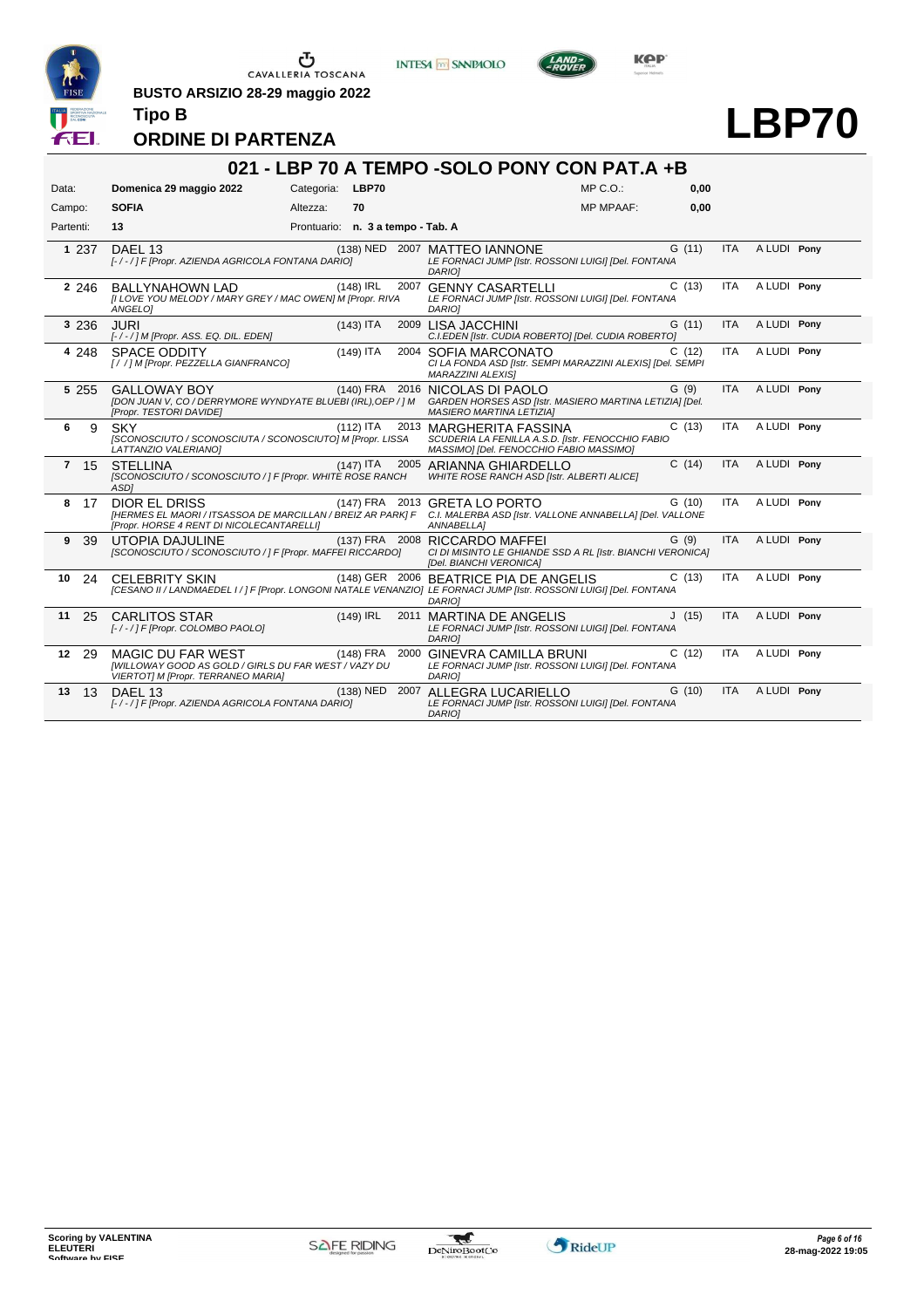

**BUSTO ARSIZIO 28-29 maggio 2022 Tipo B**





LAND-<br>EPOVER

**LB80**

**ORDINE DI PARTENZA**

#### **022 - LB 80 DI PRECISIONE**

| Data:                                                              | Domenica 29 maggio 2022                                                                                                    | Categoria: | <b>LB80</b>        |          | $MP C. O.$ :                                                                                                                                                      | 0,00  |            |               |                                   |
|--------------------------------------------------------------------|----------------------------------------------------------------------------------------------------------------------------|------------|--------------------|----------|-------------------------------------------------------------------------------------------------------------------------------------------------------------------|-------|------------|---------------|-----------------------------------|
| Campo:<br>Partenti:                                                | <b>SOFIA</b><br>40                                                                                                         | Altezza:   | 80                 |          | <b>MP MPAAF:</b><br>Prontuario: n. 1 di Precisione - Tab. A                                                                                                       | 0,00  |            |               |                                   |
| 1 59                                                               | SAL<br>[NN / NN / ] M [Propr. SERRA MARTINA]                                                                               |            | ITA                |          | 2008 MARTINA SERRA<br>GARZONERA H. YARD ASD [Istr. BARUFFATO FRANCESCO]                                                                                           | J(15) | <b>ITA</b> | A LUDI Pony   |                                   |
| 260                                                                | PAULA<br>[/ /] F [Propr. TROFFA ELISA]                                                                                     |            | <b>ITA</b>         |          | [Del. PORETTI CAMILLA]<br>2007 ROBERTA BOCCOLI<br>C.I. MALERBA ASD [Istr. VALLONE ANNABELLA] [Del. VALLONE<br>ANNABELLA]                                          | G(11) | <b>ITA</b> | A LUDI Pony   |                                   |
| 3 63                                                               | <b>MOOI IETJE PI</b><br>$[X/X]/F$ [Propr.]                                                                                 |            |                    |          | NED 2008 EDOARDO USAI<br>C.I. MALERBA ASD [Istr. VALLONE ANNABELLA]                                                                                               | C(13) | ITA        | A LUDI Pony   |                                   |
| 4 246                                                              | <b>BALLYNAHOWN LAD</b><br>[I LOVE YOU MELODY / MARY GREY / MAC OWEN] M [Propr. RIVA<br>ANGELO]                             |            | <b>IRL</b>         |          | 2007 GENNY CASARTELLI<br>LE FORNACI JUMP [Istr. ROSSONI LUIGI] [Del. FONTANA<br><b>DARIOI</b>                                                                     | C(13) | <b>ITA</b> | A LUDI Pony   |                                   |
| 5 2 5 5                                                            | GALLOWAY BOY<br>[DON JUAN V, CO / DERRYMORE WYNDYATE BLUEBI (IRL), OEP / ] M<br>[Propr. TESTORI DAVIDE]                    |            |                    |          | FRA 2016 NICOLAS DI PAOLO<br>GARDEN HORSES ASD [Istr. MASIERO MARTINA LETIZIA] [Del.<br>MASIERO MARTINA LETIZIA]                                                  | G(9)  | <b>ITA</b> | A LUDI Ponv   |                                   |
| 6 258                                                              | <b>STELLA</b>                                                                                                              |            | ITA                |          | 2012 GIULIA MANTI<br>[NN / NN / ] F [Propr. ASD CENTRO IPPICO CASCINA SPAZZACAMINO] GARZONERA H.YARD ASD [Istr. BARUFFATO FRANCESCO]<br>[Del. PORETTI CAMILLA]    | C(14) | <b>ITA</b> | A LUDI Pony   |                                   |
| 7 259                                                              | <b>DUSTY</b><br>[SCONOSCIUTO / SCONOSCIUTA / ] M [Propr. HORSE 4 RENT DI<br>ANDREA PICCOLOI                                |            |                    |          | NED 2008 ANNA FRATTINI<br>GARDEN HORSES ASD [Istr. MASIERO MARTINA LETIZIA] [Del.<br><b>MASIERO MARTINA LETIZIAI</b>                                              | J(15) | ITA        | Brev.         | Pony                              |
| 8<br>-29                                                           | MAGIC DU FAR WEST<br>[WILLOWAY GOOD AS GOLD / GIRLS DU FAR WEST / VAZY DU<br>VIERTOT] M [Propr. TERRANEO MARIA]            |            |                    |          | FRA 2000 GINEVRA CAMILLA BRUNI<br>LE FORNACI JUMP [Istr. ROSSONI LUIGI] [Del. FONTANA<br><b>DARIOI</b>                                                            | C(12) | <b>ITA</b> | A LUDI Pony   |                                   |
| 9<br>40                                                            | ROSENE DU RIAUJONCS<br>[CACTUS DU VAST / NORDIKA MA GOSSE / AYDIN DES MALAIS] F<br>[Propr. EQUIPASSIONE S.R.L.]            |            |                    |          | FRA 2005 NICOLE DONATI<br>C.I.LA MERIGGIA [Istr. GALIANO STEFANO] [Del. GALIANO<br>STEFANO]                                                                       | G(11) | <b>ITA</b> | Brev.         | Pony                              |
| 47<br>10                                                           | JANIN<br>[//] M [Propr. LABRICCIOSA GIORGIA]                                                                               |            |                    |          | SCN 2005 MICHELLE MAFFEI<br>CI DI MISINTO LE GHIANDE SSD A RL [Istr. BIANCHI VERONICA]<br>[Del. BIANCHI VERONICA]                                                 | C(12) | ITA        | A LUDI Pony   |                                   |
| 53<br>11                                                           | <b>CARLITOS STAR</b><br>[-/-/] F [Propr. COLOMBO PAOLO]                                                                    |            | <b>IRL</b>         | 2011     | <b>ISABELLA FERRARIO</b><br>LE FORNACI JUMP [Istr. ROSSONI LUIGI] [Del. FONTANA<br>DARIO]                                                                         | C(12) | ITA        | A LUDI Pony   |                                   |
| 12 56                                                              | DOLLAR DE BERE<br>[TALAN DU VASSET / QUETTY DE BERE / ] M [Propr. EQUIPASSIONE<br>S.R.L.                                   |            |                    |          | FRA 2013 VALENTINA MARRUBINI<br>C.I.LA MERIGGIA [Istr. GALIANO STEFANO] [Del. GALIANO<br>STEFANO]                                                                 | C(13) | ITA        | Brev.         | Pony                              |
| 58<br>13                                                           | <b>FLEUR</b><br>[- / - / ] F [Propr. DAVERIO PAOLA]                                                                        |            |                    |          | BEL 2000 ELENA BERNARDI<br>JUMP C.I. DELLA BRIANZA ASD [Istr. ROCCA MARGHERITA]<br>[Del. ROCCA MARGHERITA]                                                        | G(10) | <b>ITA</b> | A LUDI Pony   |                                   |
| 14 125                                                             | <b>VESTERGAARD HRH</b><br>[VALDEZ / CASABLANCA HRH / CONTENDRO I] M [Propr. LA<br>RIVABELLA COMMERCIO CAVALLISPORTIVI SRL] |            |                    |          | S<br>GER 2011 ALESSANDRO MANGHI<br>CI VALDARENNE ASD [Istr. MANGHI ALESSANDRO]                                                                                    |       | <b>ITA</b> | $1^{\circ}$ G | FC.                               |
| 15<br>65                                                           | E-PASTELLO DI SANT AGATA<br>M [Propr. ALLEVAMENTO SANTA CECILIA SNC]                                                       |            |                    |          | NED 2009 REBECCA BAZZANO<br>[CALIMERO DE LANDETTA Z / PILAR DE SAN PATRIGNANO / AVENIR] NUOVO C.I. MORTARA ASD [Istr. STRADA VANIA] [Del. STRADA<br><b>VANIA1</b> | C(14) | ITA        | Brev.         |                                   |
| 66<br>16                                                           | DUE DI NOTTE<br>[TU REVIENS / TANITE II / FIRE OF LIFE] M [Propr. ZAZZI PAOLA<br>GEMMA]                                    |            | ITA                |          | 2002 FEDERICA BRAMANI<br>C.I. MALERBA ASD [Istr. VALLONE ANNABELLA]                                                                                               | J(15) | <b>ITA</b> | A LUDI        |                                   |
| 17 79                                                              | <b>DABELLA</b><br>CENTRO IPPICO AMBROSIANO]                                                                                |            | ITA                |          | 2007 MICHELE PETRIELLO<br>[DIAMANT DE SEMILLY / DOBELINE / CENTO] F [Propr. ASS. DILETT. C.I.LA MERIGGIA [Istr. GALIANO STEFANO]                                  | SA    | <b>ITA</b> | Brev.         |                                   |
| 18 242                                                             | BROOKLYN DELLE ROANE<br>[PETER PAN / ESSI' DELLE ROANE / MAIGUESIDE] F [Propr.<br>CAVALLIER LELIO]                         |            | ITA                |          | S<br>2011 ALESSANDRO BIZZARRI<br>LE FORNACI JUMP [Istr. ROSSONI LUIGI]                                                                                            |       | ITA        | A LUDI        |                                   |
| 19 260                                                             | <b>WESTERBEEK</b><br>[RHODIUM / VOICI / APPLE KING] M [Propr. ZERBI ANNA]                                                  |            | BEL                |          | 2003 GIULIA CARAMMA<br>C.I.BREGNANO [Istr. CATTANEO ANTONIO]                                                                                                      | C(14) | SUI        | Brev.         |                                   |
| 20 261                                                             | VITO V.D. SONNIUSWIJK<br>[HORS LA LOI II / GIPSY / AKTEUR] M [Propr. TANDI GIORGIO]                                        |            | <b>NED</b>         |          | 2002 ELISABETTA MARELLI<br>C.I.BREGNANO [Istr. CATTANEO ANTONIO]                                                                                                  | J(16) | ITA        | Brev.         |                                   |
| 21 262                                                             | ZEELAND<br>[CASCO / FABIANA / WOLFGANG] M [Propr. ANGIOLINI SILVIA]                                                        |            | GER                |          | 2004 BEATRICE BIANCHI<br>GARZONERA H. YARD ASD [Istr. BARUFFATO FRANCESCO]<br>[Del. PORETTI CAMILLA]                                                              | J(15) | ITA        | A LUDI        |                                   |
| 22 263                                                             | <b>ULRICE</b><br>[GERSHWIN / DAFNY / TANGO DI AMBELIA] F [Propr. IMPALLARI<br><b>GIOVANNII</b>                             |            | ITA                |          | S<br>2003 VALERIA MEAZZO<br>C.I.EDEN [Istr. CUDIA ROBERTO]                                                                                                        |       | ITA        | A LUDI        |                                   |
| 23 264                                                             | AZZARO DE BEL AIR<br>[KASHMIR VAN'T SCHUTTERSHO / FAUSTA DE BEL AIR / ] M [Propr.<br>ASD L'OASI DEL CAVALLO]               |            | FRA                | 2010     | <b>GAIA CHIECCA</b><br>L'OASI DEL CAVALLO ASD [Istr. CALABRESE GIUSEPPE]                                                                                          | J(17) | ITA        | A LUDI        |                                   |
| 24 265                                                             | <b>AIORONE</b><br>[CAN CAN DEL TERRICCIO / LORENZIANA / RISKETOU] M [Propr.<br><b>BICOCCHI GIUSEPPE]</b>                   |            | <b>ITA</b>         |          | 2008 FEDERICA GAGGIO<br>CI LA FONDA ASD [Istr. SEMPI MARAZZINI ALEXIS]                                                                                            | J(17) | <b>ITA</b> | A LUDI        |                                   |
| 25 267                                                             | LA COULEUR<br>[LARIMAR / ONDIA / LENNON] M [Propr. LOZAR SAS]                                                              |            |                    |          | GER 2011 CARLOTTA PERAZZI<br>C.I.LA LURA [Istr. MONTAGNA ELISABETTA] [Del. MONTAGNA<br>ELISABETTA]                                                                | J(18) | ITA        | A LUDI        |                                   |
| 12<br>26                                                           | ATLANTA<br>[LANCE5R III / ABBIGAL / ATLANTUS Z] F [Propr. FENOCCHIO FABIO<br>MASSIMO]                                      |            |                    |          | GER 2005 HOLLY VALSECCHI<br>SCUDERIA LA FENILLA A.S.D. [Istr. FENOCCHIO FABIO<br>MASSIMO] [Del. FENOCCHIO FABIO MASSIMO]                                          | J(18) | <b>ITA</b> | A LUDI        |                                   |
| 21<br>27                                                           | <b>VINNIE</b><br>[WOLFGANG / BUHILDA / ILLUSTRO] F [Propr. PAPARO RENATA<br><b>MARIA1</b>                                  |            |                    | NED 2002 | <b>BIANCA FERRARIO</b><br>LE FORNACI JUMP [Istr. ROSSONI LUIGI] [Del. FONTANA<br><b>DARIOI</b>                                                                    | C(14) | ITA        | A LUDI        |                                   |
| <b>Scoring by VALENTINA</b><br><b>ELEUTERI</b><br>Coffware by EICE |                                                                                                                            |            | <b>SAFE RIDING</b> |          | RideUP<br>DeNiroBootCo                                                                                                                                            |       |            |               | Page 7 of 16<br>28-mag-2022 19:05 |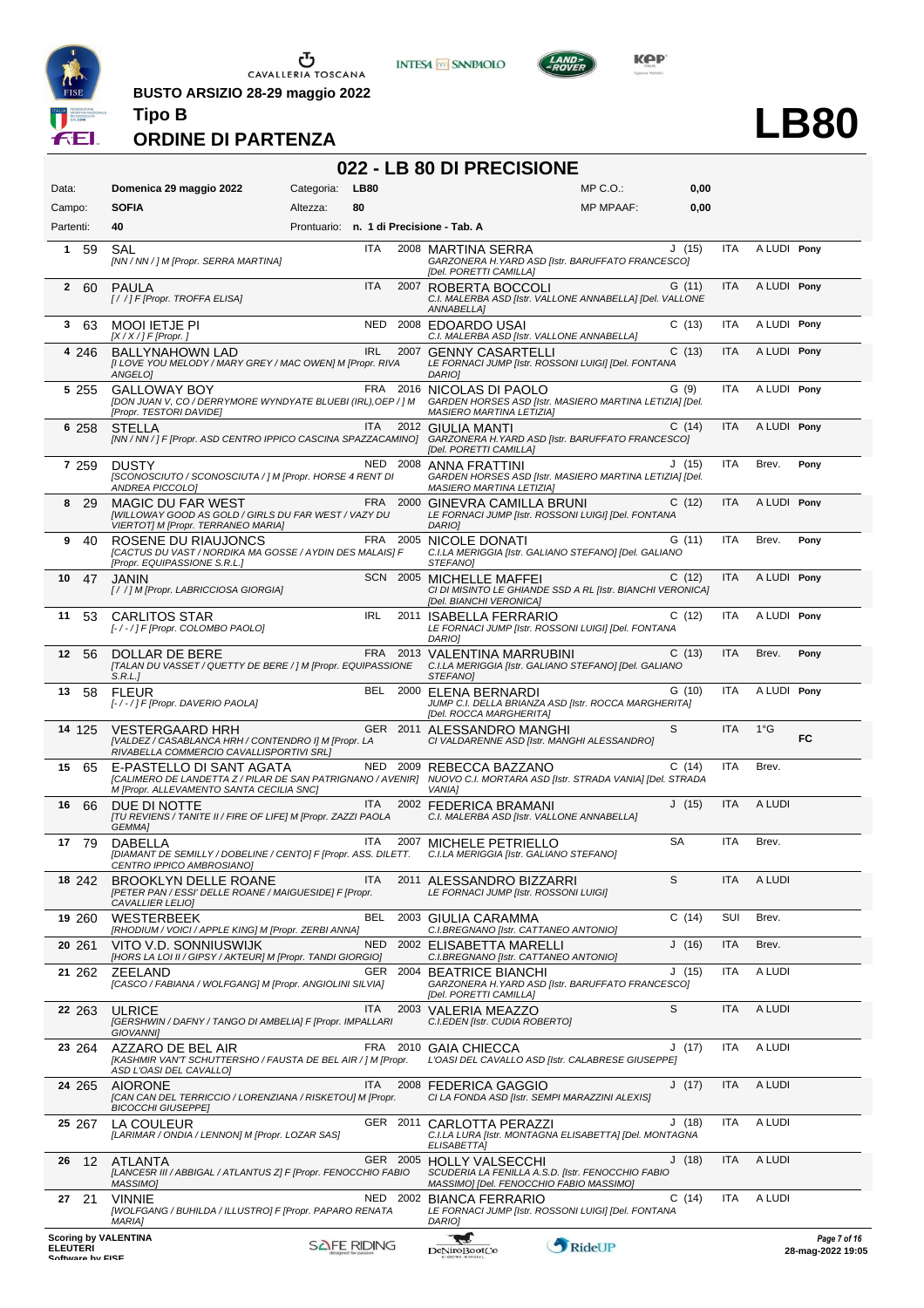

**BUSTO ARSIZIO 28-29 maggio 2022**





**LB80**

### **ORDINE DI PARTENZA**

**Tipo B**

#### **022 - LB 80 DI PRECISIONE**

| Data:           |       | Domenica 29 maggio 2022                                                                                    | Categoria: | <b>LB80</b> | $MP C. O.$ :                                                                                                                                                 | 0,00     |            |        |
|-----------------|-------|------------------------------------------------------------------------------------------------------------|------------|-------------|--------------------------------------------------------------------------------------------------------------------------------------------------------------|----------|------------|--------|
| Campo:          |       | <b>SOFIA</b>                                                                                               | Altezza:   | 80          | <b>MP MPAAF:</b>                                                                                                                                             | 0.00     |            |        |
| Partenti:       |       | 40                                                                                                         |            |             | Prontuario: n. 1 di Precisione - Tab. A                                                                                                                      |          |            |        |
| 28              | -22   | DUC DEL VERGANTE<br><b>VERGANTEI</b>                                                                       |            | <b>ITA</b>  | 2009 ELENA MINO BARALE<br>[CONQUISTADOR / MILLADINE / CORLEONE] M [Propr. AZ. AGR. DEL TENUTA LA MANDRIA SSD A RL [Istr. MAZZIA FILIPPO]                     | $J(18+)$ | <b>ITA</b> | A LUDI |
| 29              | -31   | GUCCL<br>[GRISELDI L / BALYA / REDDY FREDIE GO] M [Propr. FENOCCHIO<br><b>FABIO MASSIMOI</b>               |            |             | GER 2004 GIULIA CEREA MOLENDINI<br>SCUDERIA LA FENILLA A.S.D. [Istr. FENOCCHIO FABIO<br>MASSIMO] [Del. FENOCCHIO FABIO MASSIMO]                              | C(13)    | <b>ITA</b> | A LUDI |
| 30              | 44    | <b>DICTATORIAL</b><br>[DIKTAT / ORKNEY RAPIDS / KIRKWALL] F [Propr. MORGANTI<br>GIORGIA]                   |            |             | FRA 2007 GIORGIA MORGANTI<br>NUOVO C.I. MORTARA ASD [Istr. STRADA VANIA] [Del. STRADA<br><b>VANIAI</b>                                                       | C(14)    | <b>ITA</b> | A LUDI |
| 31              | 45    | <b>DANGEROUS</b><br>[LAST ONE / IZELLE / MISTER EX CAVALIER] M [Propr. CANARBINO<br><b>FINSERVICE SRL1</b> |            | ITA         | 2009 GIADA BELLOLI<br>GARZONERA H. YARD ASD [Istr. BARUFFATO FRANCESCO]<br>[Del. PORETTI CAMILLA]                                                            | J(15)    | <b>ITA</b> | A LUDI |
| 32 <sup>2</sup> | 50    | <b>GENTIANE</b><br>[VADER / MOEDER / ] F [Propr. SPORT HORSES SRLS]                                        |            |             | NED 2011 MADDALENA MARRA<br>C.I.IL QUADRIFOGLIO [Istr. PIROVANO PAOLOMARIA ANTONIO]                                                                          | J(15)    | <b>ITA</b> | A LUDI |
| 33              | -51   | <b>WHYCARLA L</b><br>[EXKURS / ICARLA L / BERNSTEIN] F [Propr. MAZZINI SERENA]                             |            |             | NED 2003 MARGHERITA COLOMBO<br>C.I.LA LURA [Istr. COLOMBO GIUSEPPE]                                                                                          | $J(18+)$ | <b>ITA</b> | A LUDI |
|                 | 34 52 | <b>BLEUET DU TEMPLE</b><br>[TINKASBOY DU TEMPLE / GAIAD' BLEUS / QUIDAM DE REVEL] M<br>[Propr. ZANON ENZO] |            |             | FRA 2011 GIULIA MACCHI<br>ROYAL K [Istr. CRUDI ELENA] [Del. CRUDI ELENA]                                                                                     | C(14)    | <b>ITA</b> | A LUDI |
| 35              | -54   | <b>TERESA</b><br>ISIR OTTO-S / FEDORA SPRING / JOYAU D'OR] F [Propr.<br><b>TORREGGIANI DAVIDEI</b>         |            | ITA         | 2006 GRETA LONGHI<br>NUOVO C.I. MORTARA ASD [Istr. STRADA VANIA] [Del. STRADA<br><b>VANIA1</b>                                                               | J(17)    | <b>ITA</b> | A LUDI |
| 36              | 55    | CHICO CHARLY<br>[CONTENDRO / GRAEFIN / GRAF REMUS] M [Propr. GRUBAS PAOLA<br><b>MARIA GIOVANNAI</b>        |            |             | GER 2002 LARA TESSARI<br>LE FORNACI JUMP [Istr. ROSSONI LUIGI] [Del. FONTANA<br>DARIO]                                                                       | J(16)    | <b>ITA</b> | A LUDI |
| 37              | 57    | <b>ROYAL MIRAGE</b><br>[-/-/] M [Propr. SOCIETA' AGRICOLA SEMPLICE ESKUELA]                                |            | ITA         | 2015 ELISA PRIVITERA<br>ROYAL K [Istr. SARTORE DAVIDE] [Del. SARTORE DAVIDE]                                                                                 | J(17)    | <b>ITA</b> | Brev.  |
| 38              | -61   | CALLONA GREENFIELD<br>[TRIOMPHE DE MUZE / LOVA MOOR SEPT VALLONS / DARCO] F<br>[Propr. EQUI IMPEX S.R.L.]  |            |             | NED 2004 EMMA GHIDINI<br>C.I.IL QUADRIFOGLIO [Istr. PIROVANO PAOLOMARIA ANTONIO]                                                                             | G(11)    | <b>ITA</b> | A LUDI |
| 39              | 43    | MELANITE DELLA CASA VERDE<br>CORRADO]                                                                      |            | ITA         | 2005 VALENTINA MARRUBINI<br>[LARINO / OSSIDIANA. / PLATANO DELL'IRMINIO] M [Propr. GONZAGA C.I.LA MERIGGIA [Istr. GALIANO STEFANO] [Del. GALIANO<br>STEFANOI | C(13)    | <b>ITA</b> | Brev.  |
| 40              | 64    | ROYAL DANCER D'HOETSEL<br>[CHATMAN / MUGUET DIHOETSEL / CENTO] M [Propr. LEONE<br>FRANCESCA]               |            |             | BEL 2001 MARTINA ROMAGNUOLO<br>C.I.LA MERIGGIA [Istr. GALIANO STEFANO]                                                                                       | C(14)    | <b>ITA</b> | Brev.  |

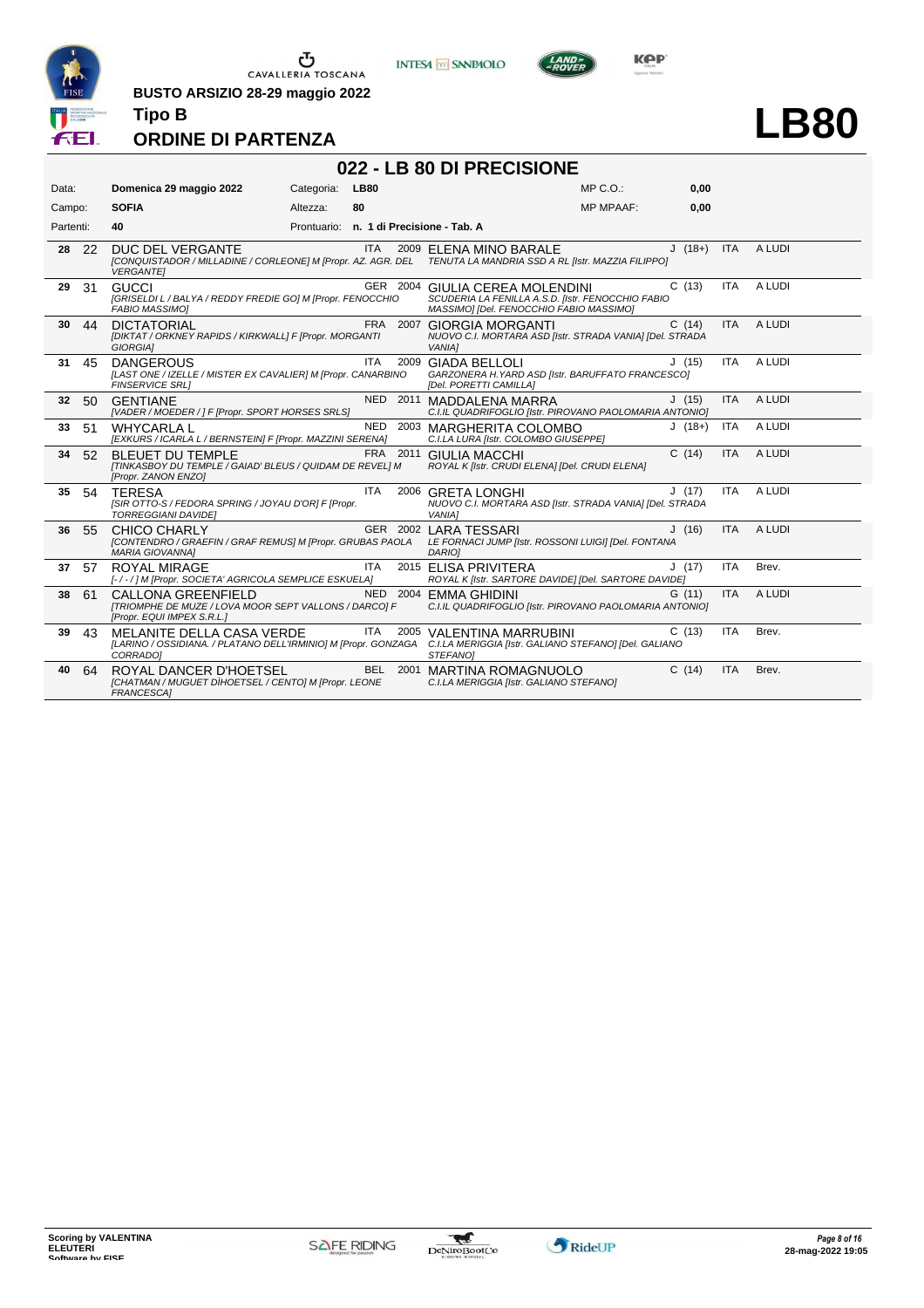

**INTESA M** SANPAOLO



**KOP** 

**B90**

**Tipo B ORDINE DI PARTENZA**

**BUSTO ARSIZIO 28-29 maggio 2022**

#### **023 - B 90 A FASI**

|                     |                                                                                                                                                            |            |            |          | יטה ו ה טע ש                                                                                                  |                  |          |            |               |      |
|---------------------|------------------------------------------------------------------------------------------------------------------------------------------------------------|------------|------------|----------|---------------------------------------------------------------------------------------------------------------|------------------|----------|------------|---------------|------|
| Data:               | Domenica 29 maggio 2022                                                                                                                                    | Categoria: | <b>B90</b> |          |                                                                                                               | $MP C. O.$ :     | 0,00     |            |               |      |
| Campo:              | <b>SOFIA</b>                                                                                                                                               | Altezza:   | 90         |          |                                                                                                               | <b>MP MPAAF:</b> | 0,00     |            |               |      |
| Partenti:           | 26                                                                                                                                                         |            |            |          | Prontuario: n. 19.2 speciale a fasi consecutive - Tab. A                                                      |                  |          |            |               |      |
| $\mathbf{1}$<br>-99 | A SIXTEEN MAY<br>[-/-/] M [Propr. SOCIETA' AGRICOLA IL POGGIO S.A.S.]                                                                                      |            | ITA        |          | 2006 FEDERICA RAGNI<br>ROYAL K [Istr. CRUDI ELENA]                                                            |                  | S        | <b>ITA</b> | Brev.         |      |
| 2 2 6 6             | <b>BRICK</b><br>[CRISTAL STAR / ZHARINA / ERPA DE CHENEMONT] M [Propr.<br>MASSEROLI STEFANO]                                                               |            | <b>ITA</b> |          | 2007 ANGELICA BERARDI<br>L'OASI DEL CAVALLO ASD [Istr. MELIS FRANCESCA]                                       |                  | $J(18+)$ | <b>ITA</b> | Brev.         |      |
| 3 270               | <b>INTIAS</b><br>[OLBERT GTI / DI CLINTIGE / CLINTON] M [Propr. EQUILANDIA CLUB]                                                                           |            | ITA        |          | 2013 ROBERTO CASTIGLIA<br>L'OASI DEL CAVALLO ASD [Istr. CALABRESE GIUSEPPE]                                   |                  | SA       | <b>ITA</b> | Brev.         |      |
| 4 271               | <b>OLYMPIA CORNET</b><br>[CORNET OBOLENSKY / WITTORIA / QUANTUM] F [Propr. AZ. AGR.<br>MICHELE CAVALLIER]                                                  |            | <b>ITA</b> |          | 2017 NOEMI ANGHILIERI<br>LE FORNACI JUMP [Istr. ROSSONI LUIGI]                                                |                  | Y(20)    | <b>ITA</b> | Brev.         |      |
| 5 272               | <b>ZABRINA</b><br>[OVIDIUS / ODONJA / INDOCTRO] F [Propr. VIANELLO PIER LUIGI]                                                                             |            |            |          | NED 2004 NAUSICAA PAPINI<br>IL CEPPO [Istr. GUERINI ENRICO]                                                   |                  | J(15)    | <b>ITA</b> | Brev.         |      |
| 6 273               | <b>FEARDO</b><br>[CRISTO / P-FANTASTIC / LORENTIN I] M [Propr. NOVELLO GIOVANNI] GARDEN HORSES ASD [Istr. MASIERO MARTINA LETIZIA] [Del.                   |            | <b>ITA</b> | 2010     | ARIANNA SCARSELLA<br><b>MASIERO MARTINA LETIZIA]</b>                                                          |                  | J(18)    | <b>ITA</b> | Brev.         |      |
| 7 274               | <b>BEATRIX</b><br>[CARTANO / TAMARA / MARLON] F [Propr. VOLPONI PAOLA]                                                                                     |            |            | NED 2006 | ELISA GALIMBERTI<br>GARDEN HORSES ASD [Istr. MASIERO MARTINA LETIZIA] [Del.<br>MASIERO MARTINA LETIZIA]       |                  | C(14)    | <b>ITA</b> | Brev.         |      |
| 8 275               | DELGADO DU HARBY<br>[QUICK STEP WISBECQ / ISATIS DU HARBY / LANDWIND] M [Propr. AZ. C.I.CASCINA SPERANZA [Istr. BINAGHI ANNA ROSA]<br>AGR. DE COI GERMANO] |            |            |          | BEL 2009 ALICE COSTANTINI                                                                                     |                  | Y(19)    | <b>ITA</b> | Brev.         |      |
| 9 276               | LARIMAR GRANGER<br>[DOHITZUN GUERNICA / DIVA DES ISLES / ALME Z] F [Propr. CASCINA C.E.BERGAMASCO ASD [Istr. CORTINOVIS MARCO]<br><b>GRANGER S.R.L.</b> ]  |            | ITA        |          | 2004 SABRINA CAPELLI                                                                                          |                  | S        | <b>ITA</b> | Brev.         |      |
| 57<br>10            | ROYAL MIRAGE<br>[-/-/] M [Propr. SOCIETA' AGRICOLA SEMPLICE ESKUELA]                                                                                       |            | <b>ITA</b> |          | 2015 ELISA PRIVITERA<br>ROYAL K [Istr. SARTORE DAVIDE] [Del. SARTORE DAVIDE]                                  |                  | J(17)    | <b>ITA</b> | Brev.         |      |
| 11<br>72            | <b>STARGRAN</b><br>[STARON / GRNDETTA L / ] M [Propr. ASSOCIAZIONE EQUESTRE<br><b>DILETTANTISTICA EDEN]</b>                                                |            | <b>ITA</b> |          | 2012 SIMONE GALIMBERTI<br>C.I.EDEN [Istr. CUDIA ROBERTO] [Del. CUDIA ROBERTO]                                 |                  | C(14)    | <b>ITA</b> | Brev.         |      |
| 12<br>73            | <b>CRUISING CLONNA</b><br>[CLONAKILTY HERO / DERRYLEA GREYLADY / CRUISING] M [Propr.<br>PARMA LAURA]                                                       |            | <b>IRL</b> |          | 2005 VALENTINA VESCOVO<br>C.I.IL QUADRIFOGLIO [Istr. PIROVANO PAOLOMARIA ANTONIO]                             |                  | G (11)   | <b>ITA</b> | Brev.         |      |
| 13<br>78            | LEDICTON DU DAME Z<br>[L'ARCANGELO Z / SWEET SUZANNE / ARDIKINGLASS] M [Propr.<br><b>RUGGIU GRETA]</b>                                                     |            |            |          | FRA 2013 GRETA RUGGIU<br>C.I.IL QUADRIFOGLIO [Istr. BATTAGLINO TERESA LOREDANA]                               |                  | C(14)    | <b>ITA</b> | Brev.         |      |
| 80<br>14            | <b>HEART</b><br>[V. INDOCTRO II / M. QUEENISTE / ] M [Propr. ROSSI STEFANO]                                                                                |            |            |          | BEL 2007 VERONICA CASTIGLIONI<br>A.I.LE GROANE ASD [Istr. SIRONI ANDREA] [Del. SIRONI<br>ANDREA]              |                  | C(13)    | <b>ITA</b> | Brev.         |      |
| 15<br>81            | <b>SPIDER MILL</b><br>[ANDES / SEA PEARL GEMMA / ] M [Propr. AZ. AGR. IL PIOPPETO DI<br><b>BERTIN IVANAI</b>                                               |            | <b>IRL</b> |          | 2007 EMMA FACCHINI<br>C.I.IL QUADRIFOGLIO [Istr. PIROVANO PAOLOMARIA ANTONIO]                                 |                  | C(13)    | <b>ITA</b> | Brev.         |      |
| 16<br>85            | <b>PUNTIGLIOSA</b><br>[ROBINE / BALYLLA / USINI] F [Propr. DALFEN KATHARINA]                                                                               |            | ITA        |          | 2008 MICHELA MONTECCHIARI<br>C.I.EDEN [Istr. CUDIA ROBERTO] [Del. CUDIA ROBERTO]                              |                  | C(13)    | <b>ITA</b> | Brev.         |      |
| 17<br>87            | DA Z<br>[DARIUS / LOLAPALOEZA / VOLTAIRE] F [Propr. NACAR CARMINE]                                                                                         |            | BEL        |          | 2006 CHANTAL ZINGARELLI<br>C.I. MALERBA ASD [Istr. VALLONE ANNABELLA]                                         |                  | Y(20)    | <b>ITA</b> | Brev.         |      |
| 18<br>90            | <b>FIRST LADY</b><br>[CAMPIONE VI / PRINCIPESSA PREZIOSA / TANOUE VERDE] F [Propr.<br><b>TUMINO CARMENI</b>                                                |            | <b>ITA</b> | 2011     | <b>SARA MOSCATELLI</b><br>LE FORNACI JUMP [Istr. ROSSONI LUIGI] [Del. FONTANA<br><b>DARIOI</b>                |                  | J(17)    | <b>ITA</b> | Brev.         |      |
| 92<br>19            | <b>WESTERHAAR</b><br>[CHIN CHIN / KMPARI / EMILION] M [Propr. TOCCO NICOLETTA]                                                                             |            |            |          | NED 2003 MICOL BRUNATI<br>JUMP C.I. DELLA BRIANZA ASD [Istr. PRINI CAMILLA]                                   |                  | Y(21)    | <b>ITA</b> | Brev.         |      |
| 20<br>94            | <b>VENCELAS DU BLANC</b><br>[OPIUM DE TALMA / DOLIQUE DU CIL / ] M [Propr. DALOISO AURORA]                                                                 |            | <b>FRA</b> | 2009     | AURORA DALOISO<br>C.I.IL QUADRIFOGLIO [Istr. PIROVANO PAOLOMARIA ANTONIO]                                     |                  | J(18)    | <b>ITA</b> | Brev.         |      |
| 21<br>95            | ALIA<br>[TRENTO B / GOLIA / PURIOSO] F [Propr. BAZZOLI DENISE]                                                                                             |            |            |          | NED 2005 GIORGIA RIVA<br>LE FORNACI JUMP [Istr. ROSSONI LUIGI] [Del. FONTANA<br>DARIO]                        |                  | J (17)   | <b>ITA</b> | Brev.         |      |
| 22 96               | <b>CYRUS</b><br>[KOLCZAN / CYRENA / WIDLAK] M [Propr. ASS. EQ. DIL. EDEN]                                                                                  |            | <b>POL</b> |          | 2006 FRANCESCA LONATI<br>C.I.EDEN [Istr. CUDIA ROBERTO]                                                       |                  | J(17)    | <b>ITA</b> | Brev.         |      |
| 23 278              | <b>GOLDEN HAIR</b><br>[TANGELO VAN DE ZUUTHOEVE / NATASJA / ELMERO B] M [Propr.<br>SEMPI MARAZZINI GIAMPIERO]                                              |            | <b>ITA</b> | 2006     | ALEXIS SEMPI MARAZZINI<br>CI LA FONDA ASD [Istr. SEMPI MARAZZINI ALEXIS]                                      |                  | S        | <b>ITA</b> | $1^{\circ}$ G | FC   |
| 24 277              | <b>TREVANN DE JAUZIF</b><br>[QREDO DE PALUSTRA / HASHGANE / ] M [Propr. GALLI CHRISTIAN]                                                                   |            |            |          | FRA 2007 TERESA MARIA SANTOPIETRO<br>I SALICI Q.H. ASD [Istr. SANTOPIETRO TERESA MARIA]                       |                  | S        | <b>ITA</b> | $1^{\circ}$ G | FC   |
| 25 259              | <b>DUSTY</b><br>[SCONOSCIUTO / SCONOSCIUTA / ] M [Propr. HORSE 4 RENT DI<br>ANDREA PICCOLO]                                                                |            |            | NED 2008 | ANNA FRATTINI<br>GARDEN HORSES ASD [Istr. MASIERO MARTINA LETIZIA] [Del.<br><b>MASIERO MARTINA LETIZIA]</b>   |                  | J(15)    | <b>ITA</b> | Brev.         | Pony |
| 26 109              | <b>MALLMORE CON</b><br>[GLENCARRIG LEXUS / CAMUS STAR / MOY HAZY COVE] M [Propr.<br><b>GUASCONI ANDREA]</b>                                                |            | <b>IRL</b> | 2009     | <b>GIADA GUASCONI</b><br>ASD LA COLLINA DEL BOARDO [Istr. ESPOSITO CLAUDIA] [Del.<br><b>ESPOSITO CLAUDIA]</b> |                  | C(12)    | <b>ITA</b> | Brev.         | Pony |

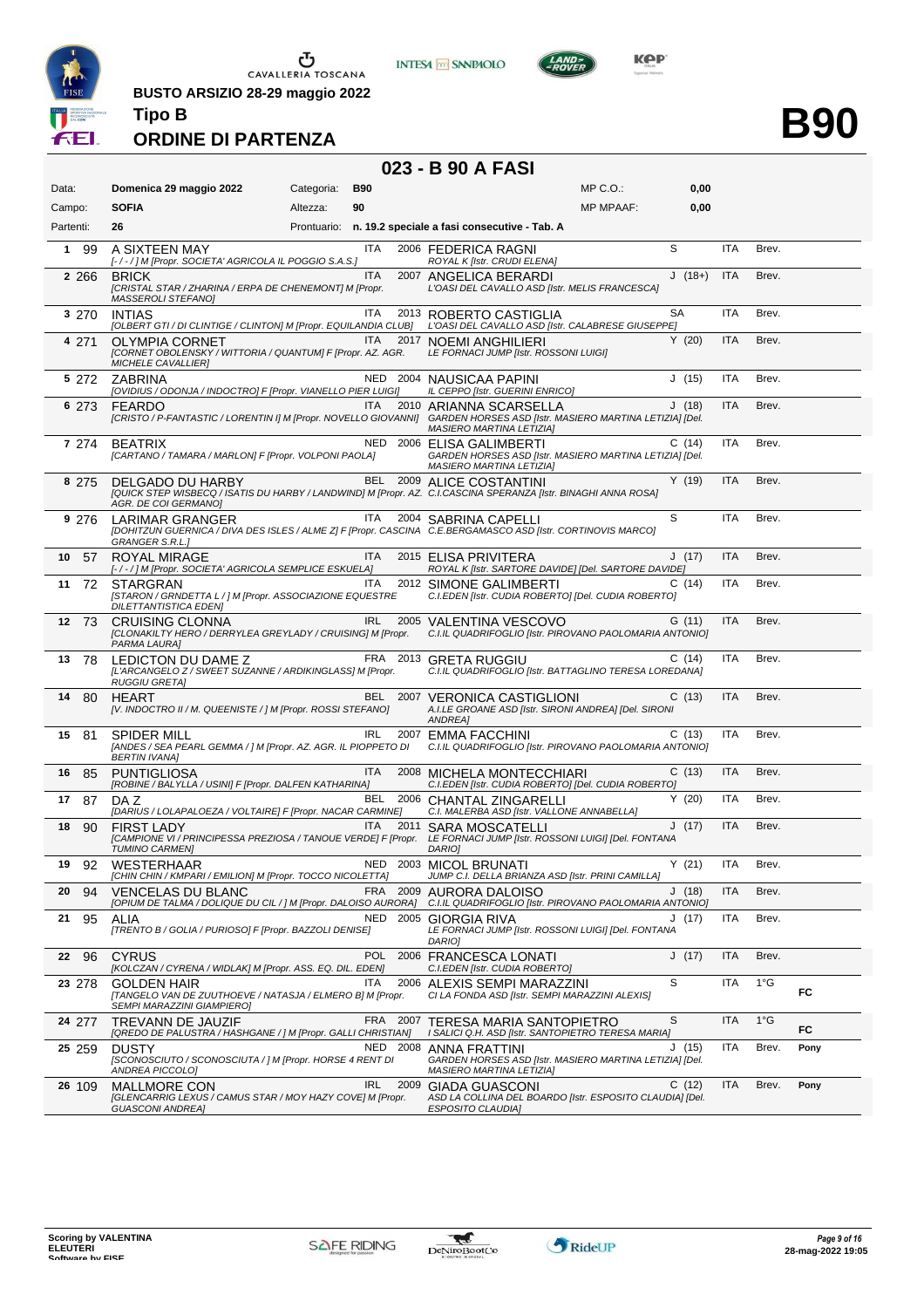

**BUSTO ARSIZIO 28-29 maggio 2022**







**B100**

## **ORDINE DI PARTENZA**

|  |  | 024 - B 100 A FASI |
|--|--|--------------------|
|--|--|--------------------|

| Data:     | Domenica 29 maggio 2022                                                                                                                                   | Categoria: | <b>B100</b> |          |                                                                                                                    | MP C.O.:         | 0,00      |            |               |            |
|-----------|-----------------------------------------------------------------------------------------------------------------------------------------------------------|------------|-------------|----------|--------------------------------------------------------------------------------------------------------------------|------------------|-----------|------------|---------------|------------|
| Campo:    | <b>SOFIA</b>                                                                                                                                              | Altezza:   | 100         |          |                                                                                                                    | <b>MP MPAAF:</b> | 0,00      |            |               |            |
| Partenti: | 26                                                                                                                                                        |            |             |          | Prontuario: n. 19.2 speciale a fasi consecutive - Tab. A                                                           |                  |           |            |               |            |
| 1 2 8 1   | <b>VICHY</b><br>[-/-/] F [Propr. COLOMBO MAURA PIERA]                                                                                                     |            | ITA         |          | 2012 ALESSIA SEGATTO<br>LE FORNACI JUMP [Istr. ROSSONI LUIGI]                                                      |                  | $S^{(*)}$ | ITA        | $1^{\circ}$ G | Pony<br>FC |
| 2 137     | EBIMAKI<br>[NADIR DI SAN PATRIGNANO / VASE VAN HET PANGAARDENHOF / ] M CI SESTESE ASD [Istr. MESSINA ELISA]<br>[Propr. PAGAN GRISO CELESTE]               |            | <b>ITA</b>  |          | 2016 GIORGIA CROSTA                                                                                                |                  | S         | <b>ITA</b> | $1^{\circ}$ G | FC         |
| 3 1 3 5   | <b>UNTOSO</b><br>[BABALOU DE LIGNY / INUCTA / ] M [Propr. AZIENDA AGRICOLA<br>L'AIRONE DI GHIANI IRENE]                                                   |            | ITA         |          | 2013 CAROLINA PERTEGATO<br>CI SESTESE ASD [Istr. PAGAN GRISO SANDRO] [Del. PAGAN<br><b>GRISO CELESTE]</b>          |                  | J(18)     | <b>ITA</b> | Brev.         |            |
| 4 2 8 6   | <b>GRAVIN</b><br>[GRAFENSTOLZ / OCTAVIA INCI PIT / LORD INCITATUS] F [Propr.<br><b>GIERREGI SAS]</b>                                                      |            |             |          | GER 2006 BEATRICE BINDELLI<br>A.I.LE GROANE ASD [Istr. ROVALDI CARLO SANTO]                                        |                  | Y(19)     | <b>ITA</b> | Brev.         |            |
| 5 124     | <b>ZESINAA</b><br>[CASCO / POMPERSINAA / EMILION] F [Propr. CASARINI CLAUDIA]                                                                             |            |             |          | NED 2004 GIULIA ROSSI<br>C.I.LA MERIGGIA [Istr. GALIANO STEFANO]                                                   |                  | S         | <b>ITA</b> | Brev.         |            |
| 6 127     | <b>CORNELIO CARO</b><br>[CORNET OBOLENSKY / CAREZZA DELLA GHINEA / ARGENT MASSIF] C.I.LA MERIGGIA [Istr. GALIANO STEFANO]<br>M [Propr. ZECCHI ALESSANDRA] |            | ITA         |          | 2009 CHIARA BELLUMORE                                                                                              |                  | S         | <b>ITA</b> | Brev.         |            |
| 7 282     | <b>PIRISI</b><br>[AVENIR / ALLA ISSA / FRONIO DE URAS] M [Propr. ZEDDE<br>FRANCESCO]                                                                      |            | ITA         |          | 2008 ALICE CALZOLARI<br>NEW C.I. MAGENTINO ASD [Istr. CINQUERRUI OMAR] [Del.<br>CINQUERRUI OMAR]                   |                  | J(16)     | <b>ITA</b> | Brev.         |            |
| 8 2 8 3   | <b>ATHLETE</b><br>[ATHLETICO / EISBLUME I / TIN ROCCO] F [Propr. GASTALDO MARIA<br><b>LETIZIA]</b>                                                        |            |             |          | NED 2005 SOFIA GIULIA MAMMALELLA<br>C.I.EDEN [Istr. CUDIA ROBERTO] [Del. CUDIA ROBERTO]                            |                  | J(15)     | <b>ITA</b> | Brev.         |            |
| 9 2 8 4   | <b>QUALIS ROSE</b><br>[SANDRO SONG / MIKKA ROSE / NARCOS II] M [Propr.<br><b>MONTEMARANO MARIKA]</b>                                                      |            |             |          | FRA 2004 MARIKA MONTEMARANO<br>GARDEN HORSES ASD [Istr. MASIERO MARTINA LETIZIA]                                   |                  | Y(20)     | ITA        | Brev.         |            |
| 10 287    | <b>FALESIA GRANGER</b><br>[LUX Z / TANIA DI NIXIMA / LHERM] F [Propr. CASCINA GRANGER<br>S.R.L.                                                           |            | <b>ITA</b>  |          | 2001 SABRINA CAPELLI<br>C.E.BERGAMASCO ASD [Istr. CORTINOVIS MARCO]                                                |                  | S         | <b>ITA</b> | Brev.         |            |
| 11 288    | <b>TREVANN DE JAUZIF</b><br>[QREDO DE PALUSTRA / HASHGANE / ] M [Propr. GALLI CHRISTIAN]                                                                  |            |             | FRA 2007 | <b>CHRISTIAN GALLI</b><br>I SALICI Q.H. ASD [Istr. SANTOPIETRO TERESA MARIA]                                       |                  | Y(19)     | <b>ITA</b> | Brev.         |            |
| 12<br>88  | A-EUFORIA Z<br>[ARKO III / CASSINI'S CANDY / CASSINI II] F [Propr. AONDIO MARCO]                                                                          |            |             | BEL 2014 | <b>FRANCESCA ALBERTINETTI</b><br>TENUTA LA MANDRIA SSD A RL [Istr. MAZZIA FILIPPO] [Del.<br><b>MAZZIA FILIPPO]</b> |                  | J(17)     | <b>ITA</b> | Brev.         |            |
| 98<br>13  | SUNSET DE LA BESACE<br>[GIO GRANNO / JAZZ GIRL DE LABESACE / VOLTAIRE DE FRELY] F<br>[Propr. GERACI LUCIO]                                                |            |             |          | FRA 2006 GIULIA RIVA<br>LE FORNACI JUMP [Istr. ROSSONI LUIGI]                                                      |                  | Y(20)     | <b>ITA</b> | Brev.         |            |
| 14<br>89  | EFFIRA Z<br>[ZURICH / AES SAFFIRA / KRADETZKY] F [Propr. AMADEI RINALDO]                                                                                  |            |             |          | NED 2009 MARGHERITA BONFANTI<br>LE FORNACI JUMP [Istr. ROSSONI LUIGI] [Del. FONTANA<br><b>DARIOI</b>               |                  | J(18)     | <b>ITA</b> | Brev.         |            |
| 90<br>15  | <b>FIRST LADY</b><br>[CAMPIONE VI / PRINCIPESSA PREZIOSA / TANOUE VERDE] F [Propr.<br>TUMINO CARMEN]                                                      |            | ITA         | 2011     | <b>SARA MOSCATELLI</b><br>LE FORNACI JUMP [Istr. ROSSONI LUIGI] [Del. FONTANA<br>DARIO]                            |                  | J (17)    | <b>ITA</b> | Brev.         |            |
| 93<br>16  | <b>GICCERLA</b><br>[LEXICON / WICARLA / ] F [Propr. TOMASINI MIRIAM]                                                                                      |            |             |          | NED 2011 GIORGIA PONZONI<br>ROYAL K [Istr. CRUDI ELENA] [Del. CRUDI ELENA]                                         |                  | J(17)     | <b>ITA</b> | Brev.         |            |
| 17<br>96  | CYRUS<br>[KOLCZAN / CYRENA / WIDLAK] M [Propr. ASS. EQ. DIL. EDEN]                                                                                        |            | <b>POL</b>  |          | 2006 FRANCESCA LONATI<br>C.I.EDEN [Istr. CUDIA ROBERTO]                                                            |                  | J(17)     | <b>ITA</b> | Brev.         |            |
| 97<br>18  | <b>CANDY CRUSH</b><br>[CRISTALLO I / EASY IN OUT DI VILLA FRANCESCA / EMILION] M<br>[Propr. GASPARINI DILETTA]                                            |            | <b>ITA</b>  |          | 2014 ELENA CIANFERONI<br>TENUTA LA MANDRIA SSD A RL [Istr. MAZZIA FILIPPO]                                         |                  | S         | <b>ITA</b> | Brev.         |            |
| 19 100    | INDOHA VAN DE KAPEL<br>[ $X/X$ / ] F [Propr. ]                                                                                                            |            |             |          | SCN 2014 MARCELLO FLORIS<br>JUMP C.I. DELLA BRIANZA ASD [Istr. PRINI CAMILLA]                                      |                  | <b>SA</b> | ITA        | Brev.         |            |
| 20 104    | <b>RIMMPY</b><br>[GOODWILL / AL.CA.I. QUERIDA / NEC PLUS DE SEPTON] F [Propr.<br>POZZOLI MARTAJ                                                           |            | <b>ITA</b>  |          | 2007 YLENIA MARIA ZACCARIELLO<br>C.I.EDEN [Istr. CUDIA ROBERTO] [Del. CUDIA ROBERTO]                               |                  | J(15)     | ITA        | Brev.         |            |
| 21 106    | FOLL IN LOVE DES BLES<br>[SALVADOR V / IROQUIOISE D'OR / SUPER DE BOURRIERE] F [Propr.<br>SUPPA CECILIA ORNELLAI                                          |            |             |          | FRA 2015 CECILIA ORNELLA SUPPA<br>TENUTA LA MANDRIA SSD A RL [Istr. MAZZIA FILIPPO] [Del.<br>MAZZIA FILIPPO]       |                  | J (17)    | ITA        | Brev.         |            |
| 22 120    | <b>GRAVIN</b><br>[GRAFENSTOLZ / OCTAVIA INCI PIT / LORD INCITATUS] F [Propr.<br><b>GIERREGI SAS]</b>                                                      |            |             | GER 2006 | ARIANNA CONIGLIONE<br>A.I.LE GROANE ASD [Istr. SIRONI ANDREA] [Del. SIRONI<br>ANDREA]                              |                  | J(16)     | ITA        | Brev.         |            |
| 23 111    | TEMPORANEA 20916<br>[/ /] [Propr. DIVA HORSES CAPRARA ANDREA]                                                                                             |            |             | FRA 2016 | CAROLINA FENOCCHIO<br>SCUDERIA LA FENILLA A.S.D. [Istr. FENOCCHIO FABIO<br>MASSIMO]                                |                  | G (11)    | <b>ITA</b> | Brev.         | FC         |
| 24 125    | <b>VESTERGAARD HRH</b><br>[VALDEZ / CASABLANCA HRH / CONTENDRO I] M [Propr. LA<br>RIVABELLA COMMERCIO CAVALLISPORTIVI SRL]                                |            |             | GER 2011 | ALESSANDRO MANGHI<br>CI VALDARENNE ASD [Istr. MANGHI ALESSANDRO]                                                   |                  | S         | ITA        | $1^{\circ}$ G | FC         |
| 25 285    | GILLMANS LUX<br>[LUX Z / ENNISKEANE BLAZE / ABLE ALBERT] F [Propr. BERGESE<br>CAROL]                                                                      |            | IRL         | 2011     | ALESSIA SEGATTO<br>LE FORNACI JUMP [Istr. ROSSONI LUIGI]                                                           |                  | S         | <b>ITA</b> | $1^{\circ}G$  | FC         |
| 26 289    | BELLO DE VILLANOVA<br>[CALANDO V / DADALUMPA DE VILLANOVA / ROBINE] M [Propr.<br><b>MOSCA LAURA]</b>                                                      |            | ITA         |          | 2017 LAURA MOSCA<br>LA TORRETTA ASD [Istr. MINOIA UMBERTO]                                                         |                  | S         | ITA        | $1^{\circ}$ G | FC         |

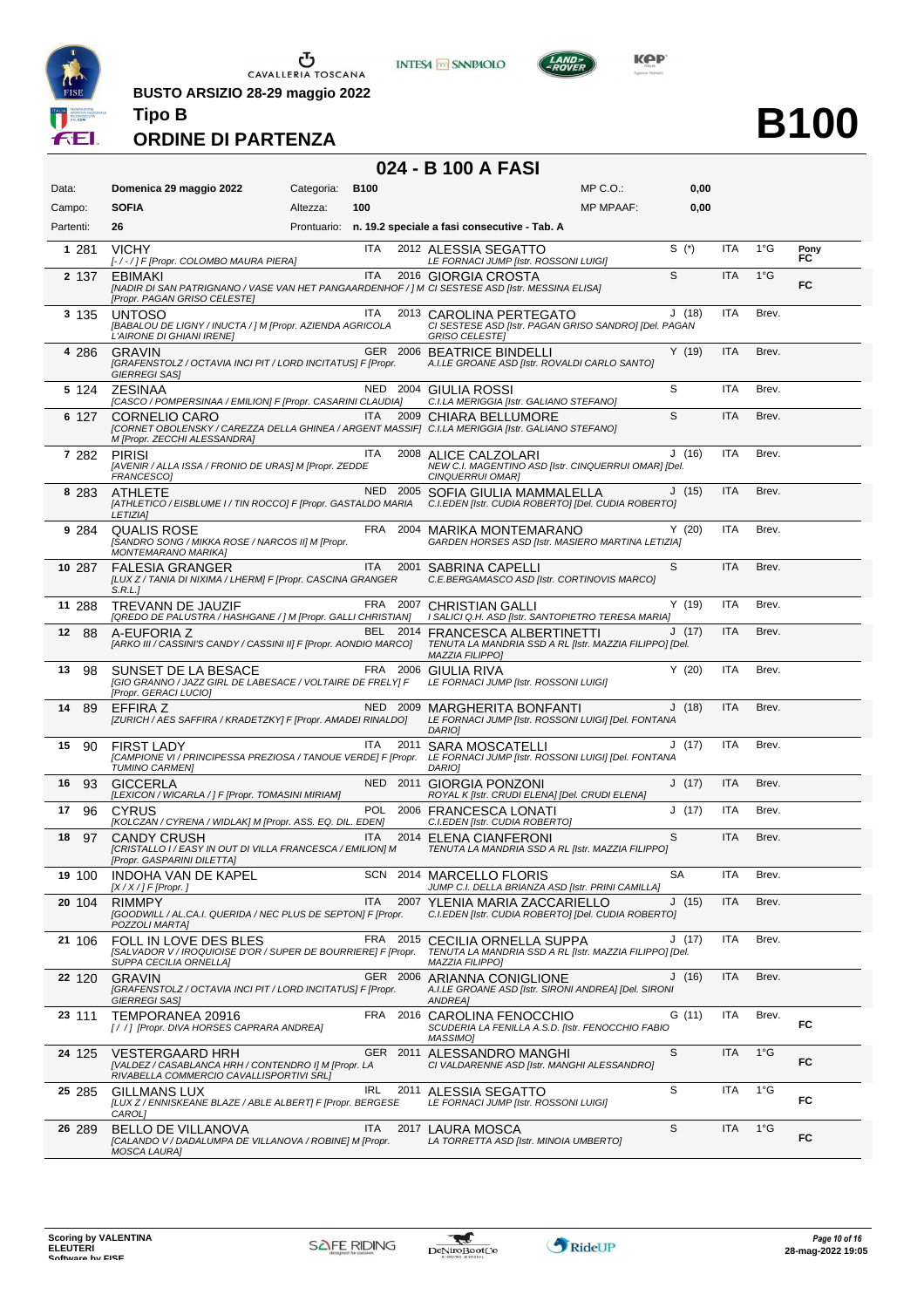

**INTESA M** SANPAOLO



**B110**

#### **ORDINE DI PARTENZA**

**Tipo B**

**BUSTO ARSIZIO 28-29 maggio 2022**

|           |                                                                                                                                                        |            |                                   | 025 - B 110 A TEMPO          |                                                                                      |                  |            |              |           |
|-----------|--------------------------------------------------------------------------------------------------------------------------------------------------------|------------|-----------------------------------|------------------------------|--------------------------------------------------------------------------------------|------------------|------------|--------------|-----------|
| Data:     | Domenica 29 maggio 2022                                                                                                                                | Categoria: | <b>B110</b>                       |                              |                                                                                      | $MP C. O.$ :     | 0,00       |              |           |
| Campo:    | <b>CLARISSA</b>                                                                                                                                        | Altezza:   | 110                               |                              |                                                                                      | <b>MP MPAAF:</b> | 0,00       |              |           |
| Partenti: | 10                                                                                                                                                     |            | Prontuario: n. 3 a tempo - Tab. A |                              |                                                                                      |                  |            |              |           |
| 38<br>1   | CHRISTIE DU TEMPLE<br>[UZI / LOONA DE NODEAU / DUC DU MURIER] F [Propr. ORSI<br><b>STEFANIAI</b>                                                       |            | FRA                               | 2012 STEFANIA ORSI           | EQUESTRE MOZZATE ASD [Istr. BUSSU DANTE]                                             | S                | <b>ITA</b> | Brev.        |           |
| 2 2 8 3   | <b>ATHLETE</b><br>[ATHLETICO / EISBLUME I / TIN ROCCO] F [Propr. GASTALDO MARIA C.I.EDEN [Istr. CUDIA ROBERTO] [Del. CUDIA ROBERTO]<br><b>LETIZIAI</b> |            |                                   |                              | NED 2005 SOFIA GIULIA MAMMALELLA                                                     | J(15)            | <b>ITA</b> | Brev.        |           |
| 3 2 9 2   | CHELAV AIMER<br>[CONTE DELLA CACCIA / STELLA MARGARET / STARON] M [Propr. AZ. IL CEPPO [Istr. GUERINI ENRICO]<br>AGR. CATTANEO EMANUELA MICHELA]       |            | <b>ITA</b>                        | 2010 ALESSIA BRANDANI        |                                                                                      | S                | <b>ITA</b> | Brev.        |           |
| 4 104     | <b>RIMMPY</b><br>[GOODWILL / AL.CA.I. QUERIDA / NEC PLUS DE SEPTON] F [Propr.<br>POZZOLI MARTAI                                                        |            | ITA.                              |                              | 2007 YLENIA MARIA ZACCARIELLO<br>C.I.EDEN [Istr. CUDIA ROBERTO] [Del. CUDIA ROBERTO] | J(15)            | <b>ITA</b> | Brev.        |           |
| 5 117     | LA MARINA L<br>[MARINO / LILI / LENNON] F [Propr. ASS. EQ. DIL. EDEN]                                                                                  |            |                                   | POL 2008 CRISTINA, DEL ZOPPO | C.I.EDEN [Istr. CUDIA ROBERTO]                                                       | <b>SA</b>        | <b>ITA</b> | Brev.        |           |
| 6 116     | CLAPTON-SAFLO Z DI VALDEMONE<br>[CRADY Z / DIJURA / DIREX] M [Propr. TRISCARI BINONI AURELIO]                                                          |            | BEL                               | 2004 REBECCA ANDRIANI        | CI VALDARENNE ASD [Istr. TRISCARI BINONI AURELIO]                                    | Y(19)            | <b>ITA</b> | Brev.        |           |
| 7 1 2 1   | VALENTINO II DI VALDEMONE (EX VALENTINO)<br>[AMSTERDAM / LAROSE / WALSER] M [Propr. TRISCARI BINONI<br><b>AURELIOI</b>                                 |            | NED 2002                          |                              | <b>GIORGIA MARIA LANZANI</b><br>CI VALDARENNE ASD [Istr. TRISCARI BINONI AURELIO]    | Y(19)            | <b>ITA</b> | Brev.        |           |
| 8 1 2 3   | <b>ELELVIA</b><br>[FOR PLEASURE / LADY LIBERTY / LORD LIBERTY G] F [Propr. PALMA<br><b>MARIA CRISTINA1</b>                                             |            | <b>ITA</b>                        | MASSIMO1                     | 2005 FRANCESCA ARCORACE<br>SCUDERIA LA FENILLA A.S.D. [Istr. FENOCCHIO FABIO         | Y(21)            | <b>ITA</b> | Brev.        |           |
| 9 131     | TAC O TAC T'VERT<br>[FLIPPER D'ELLE / KLUNY DE VULSAIN / STEW BOY] M [Propr.<br>CORDANO MONICA]                                                        |            | FRA                               | 2007                         | ANDREA SOFIA SIVIERO<br>NUOVO C.I. MORTARA ASD [Istr. STRADA VANIA]                  | $J(18+)$         | <b>ITA</b> | Brev.        |           |
| 10 138    | <b>NICHITTA</b><br>[AVENIR / AURORA BUONA / DELFO DE OSSI] F [Propr. ASSUNTO<br><b>ROBERTAI</b>                                                        |            | ITA.                              | 2006                         | CAROLINA SILVIA FONTANA<br>C.I.EDEN [Istr. CUDIA ROBERTO]                            | Y(21)            | <b>ITA</b> | $1^{\circ}G$ | <b>FC</b> |

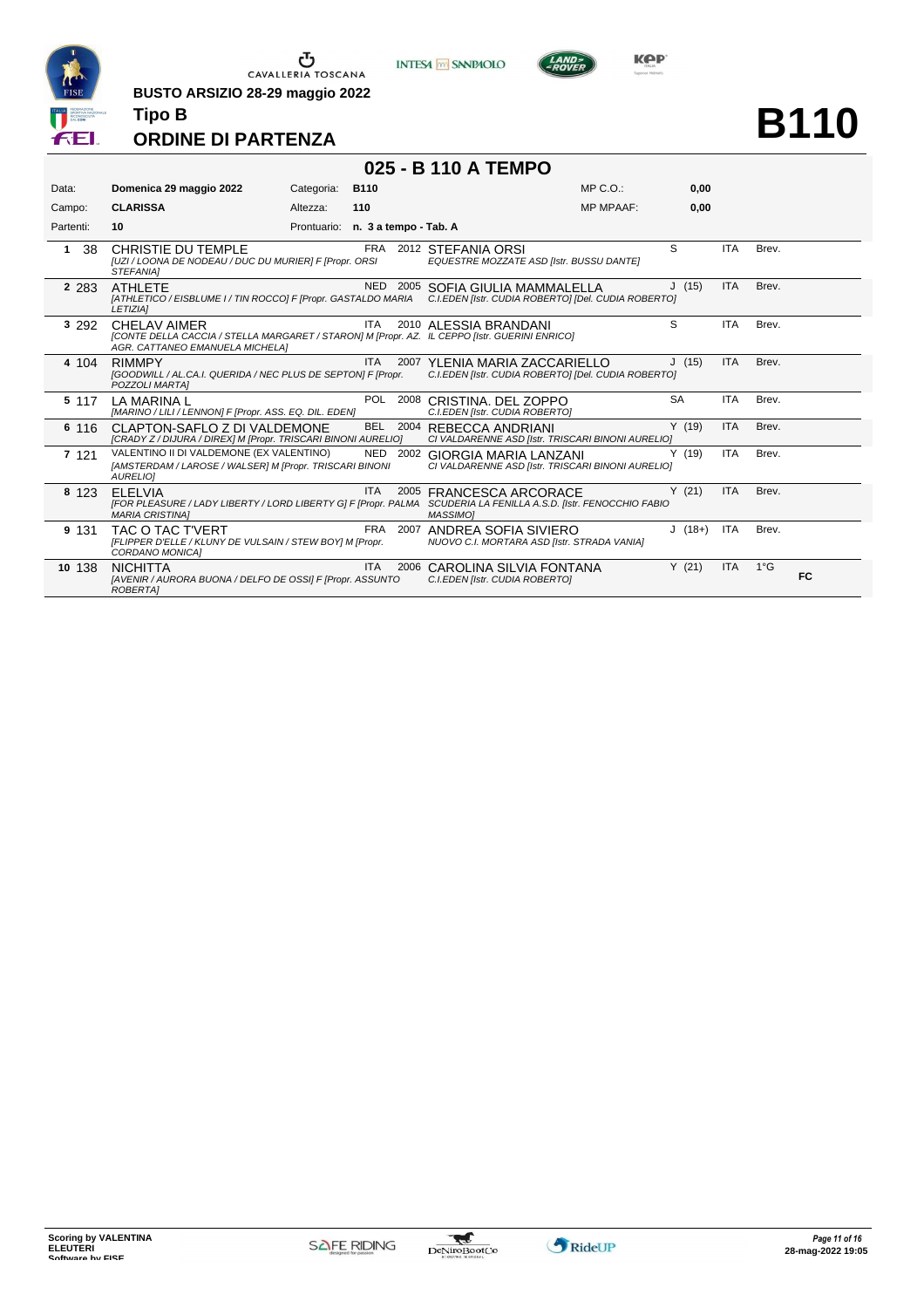

**BUSTO ARSIZIO 28-29 maggio 2022**



**KOP** 



#### **ORDINE DI PARTENZA**

**Tipo B**

| 026 - C 115 A TEMPO |                                                                                                                                             |                                   |                  |                                                                                                                    |                  |           |            |               |           |  |
|---------------------|---------------------------------------------------------------------------------------------------------------------------------------------|-----------------------------------|------------------|--------------------------------------------------------------------------------------------------------------------|------------------|-----------|------------|---------------|-----------|--|
| Data:               | Domenica 29 maggio 2022                                                                                                                     | Categoria:                        | C <sub>115</sub> |                                                                                                                    | $MP C. O.$ :     | 0,00      |            |               |           |  |
| Campo:              | <b>CLARISSA</b>                                                                                                                             | Altezza:                          | 115              |                                                                                                                    | <b>MP MPAAF:</b> | 0.00      |            |               |           |  |
| Partenti:           | 17                                                                                                                                          | Prontuario: n. 3 a tempo - Tab. A |                  |                                                                                                                    |                  |           |            |               |           |  |
| 1 1 3 0             | SOUTHEAST BOBBY BOY<br><b>[GRANGE BOBBY SPARROW / WICKLOW HERO / COMMANDING</b><br>HERO] M [Propr. AIROLDI MARTA]                           |                                   | IRL              | 2009 LAURA BALSAMO<br>ASD LA COLLINA DEL BOARDO [Istr. ESPOSITO CLAUDIA]                                           |                  | G(10)     | <b>ITA</b> | Brev.         | Pony      |  |
|                     |                                                                                                                                             |                                   |                  | <b>CONTROLLO DI TUTTI I PASSAPORTI IN CAMPO PROVA</b>                                                              |                  |           |            |               |           |  |
| 2 156               | ARCIMBOLDO<br>[KANNAN / MALVA DEL QUADRIFOGLIO / ] M [Propr. ZANONI<br>ALESSANDRO]                                                          |                                   | <b>ITA</b>       | 2017 CARLOTTA MASPERO<br>JUMP C.I. DELLA BRIANZA ASD [Istr. PRINI CAMILLA]                                         |                  | S         | <b>ITA</b> | $1^{\circ}$ G |           |  |
| 3 2 9 5             | QUERCIA DEL SOLE<br>[CLINTON / MUSA DEL SOLE / SILVIO I] F [Propr. VITALI RICCARDO]                                                         |                                   | <b>ITA</b>       | 2013 DAFNE VITALI<br>IL CEPPO [Istr. GUERINI ENRICO]                                                               |                  | C(13)     | <b>ITA</b> | Brev.         |           |  |
| 4 2 9 6             | <b>CARPACCIO BAY</b><br>[CAGANCHO / EMALZA / ZALMECO] M [Propr. LATTE GRETA]                                                                |                                   |                  | SWE 2007 GRETA LATTE<br>GARDEN HORSES ASD [Istr. MASIERO MARTINA LETIZIA] [Del.<br><b>MASIERO MARTINA LETIZIAI</b> |                  | J(18)     | <b>ITA</b> | Brev.         |           |  |
| 5 2 9 7             | TIBET DI SAN PATRIGNANO<br>[QUICK STAR / SRI LANKA / DOUBLE ESPOIR] M [Propr.<br>SOC.COOP.SOCIALE SAN PATRIGNANO]                           |                                   | <b>ITA</b>       | 2001 FEDERICA RIDOLFI<br>L'OASI DEL CAVALLO ASD [Istr. CALABRESE GIUSEPPE]                                         |                  | S         | <b>ITA</b> | $1^{\circ}$ G |           |  |
| 6 298               | <b>HENNIK</b><br>[BOSS / NOBALIA / INDORADO] M [Propr. RAMPONI GIUSEPPE ALDO] C.I.CASCINA SPERANZA [Istr. BINAGHI ANNA ROSA]                |                                   |                  | NED 2012 ALESSIA LEILA RAMPONI                                                                                     |                  | Y(19)     | <b>ITA</b> | Brev.         |           |  |
| 7 300               | LA CROSS 10<br>[LANDOS / FREIHEIT III / LACROS] F [Propr. GAILLET CARMEN]                                                                   |                                   |                  | GER 2009 MARCO CAIULI<br>L'OASI DEL CAVALLO ASD [Istr. CASAGRANDE SONIA]                                           |                  | S         | <b>ITA</b> | 1°G           |           |  |
| 8 1 3 6             | <b>TALENTO DEL MENHIR</b><br>[CATOKI / BIMBUMBAM DEL MENHIR / ESCHILO II] M [Propr. A.S.D.<br>CENTRO DI EQUITAZIONE OZIERESE]               |                                   | <b>ITA</b>       | 2012 DENISE DELLI SANTI<br>A.I.LE GROANE ASD [Istr. SIRONI ANDREA] [Del. SIRONI<br><b>ANDREA1</b>                  |                  | J(16)     | <b>ITA</b> | Brev.         |           |  |
| 9 139               | FREE MAN DU BANNEY<br>$[X/X]/M$ [Propr. ]                                                                                                   |                                   |                  | FRA 2015 VALENTINA BAUSANO<br>SSD IPPICA BORGARO SRL [Istr. SALTARELLI ENZO BRUNO]                                 |                  | <b>SA</b> | <b>ITA</b> | $1^{\circ}$ G |           |  |
| 10 145              | NIMMERSAT 2<br>[NIKIDAM DU CHATEAU / IRIANNE / ZUIDHORN] M [Propr. ZANONI<br>MARCO]                                                         |                                   |                  | GER 2008 DEBORA SOFFIANTINI<br>NUOVO C.I. MORTARA ASD [Istr. STRADA VANIA]                                         |                  | S         | <b>ITA</b> | Brev.         |           |  |
| 11 151              | <b>HANNAH</b><br>[UP TO DATE / ULTIMA / METTERHORN] F [Propr. BRUSCHETTA<br><b>YLENIAI</b>                                                  |                                   |                  | NED 2012 YLENIA BRUSCHETTA<br>C.I.LA BETULLA [Istr. MILANI MARIA LUISA]                                            |                  | S         | <b>ITA</b> | $1^{\circ}$ G |           |  |
| 12 152              | <b>INDY P</b><br>[GRISELDI 610037992 / QUEEN'S BLOSSOM VD BLEUKE / ] M [Propr.<br><b>POLIS HOLDING SRL1</b>                                 |                                   | BEL 2008         | <b>LUDOVICA GENTILE</b><br>LE FORNACI JUMP [Istr. ROSSONI LUIGI] [Del. FONTANA<br>DARIO]                           |                  | J(17)     | <b>ITA</b> | Brev.         |           |  |
| 13 153              | WENSDAY P.<br>[ORAME / ILONA / DUTCHBOY] F [Propr. AZ. AGR. PADOVA ALBERTO] A.I.LE GROANE ASD [Istr. SIRONI ANDREA] [Del. SIRONI            |                                   | NED 2003         | <b>FRANCESCA CASTIGLIONI</b><br><b>ANDREA1</b>                                                                     |                  | J(17)     | <b>ITA</b> | Brev.         |           |  |
| 14 158              | <b>TAKE IT EASY</b><br>[- / CHIARO DI LUNA / CARAMBO] M [Propr. PARILLO LORENZO]                                                            |                                   | <b>ITA</b>       | 2013 CAMILLA PRINI<br>JUMP C.I. DELLA BRIANZA ASD [Istr. PRINI CAMILLA]                                            |                  | S         | <b>ITA</b> | $2^{\circ}$ G | FC.       |  |
| 15 159              | DARIA R.S.<br>[DIAMANT DE SEMILLY / W-CASSIA R.S. / CASSINI] F [Propr. MAROTTO SCUDERIA LA FENILLA A.S.D. [Istr. FENOCCHIO FABIO<br>GIANNI1 |                                   | <b>ITA</b>       | 2017 FABIO MASSIMO FENOCCHIO<br><b>MASSIMO1</b>                                                                    |                  | S         | <b>ITA</b> | $2^{\circ}$ G | FC        |  |
| 16 299              | TEMPORANEA 21278<br>$[!/]/M$ [Propr.]                                                                                                       |                                   |                  | NED 2011 MATHILDA VIRGINIA ADELE COLOMBC Y (20)<br>C.I.LA LURA [Istr. COLOMBO GIUSEPPE]                            |                  |           | <b>ITA</b> | $2^{\circ}$ G | <b>FC</b> |  |
| 17<br>37            | CHULIA<br>[CHAP II / WINSPIEL / DROSSAN] F [Propr. CENTRO IPPICO LA LURA C.I.LA LURA [Istr. CRAMAROSSA ALESSANDRA]<br>ASD1                  |                                   |                  | GER 2014 ROBERTO NOCERINO                                                                                          |                  | S         | <b>ITA</b> | $2^{\circ}$ G | FC        |  |

**INTESA M** SANPAOLO

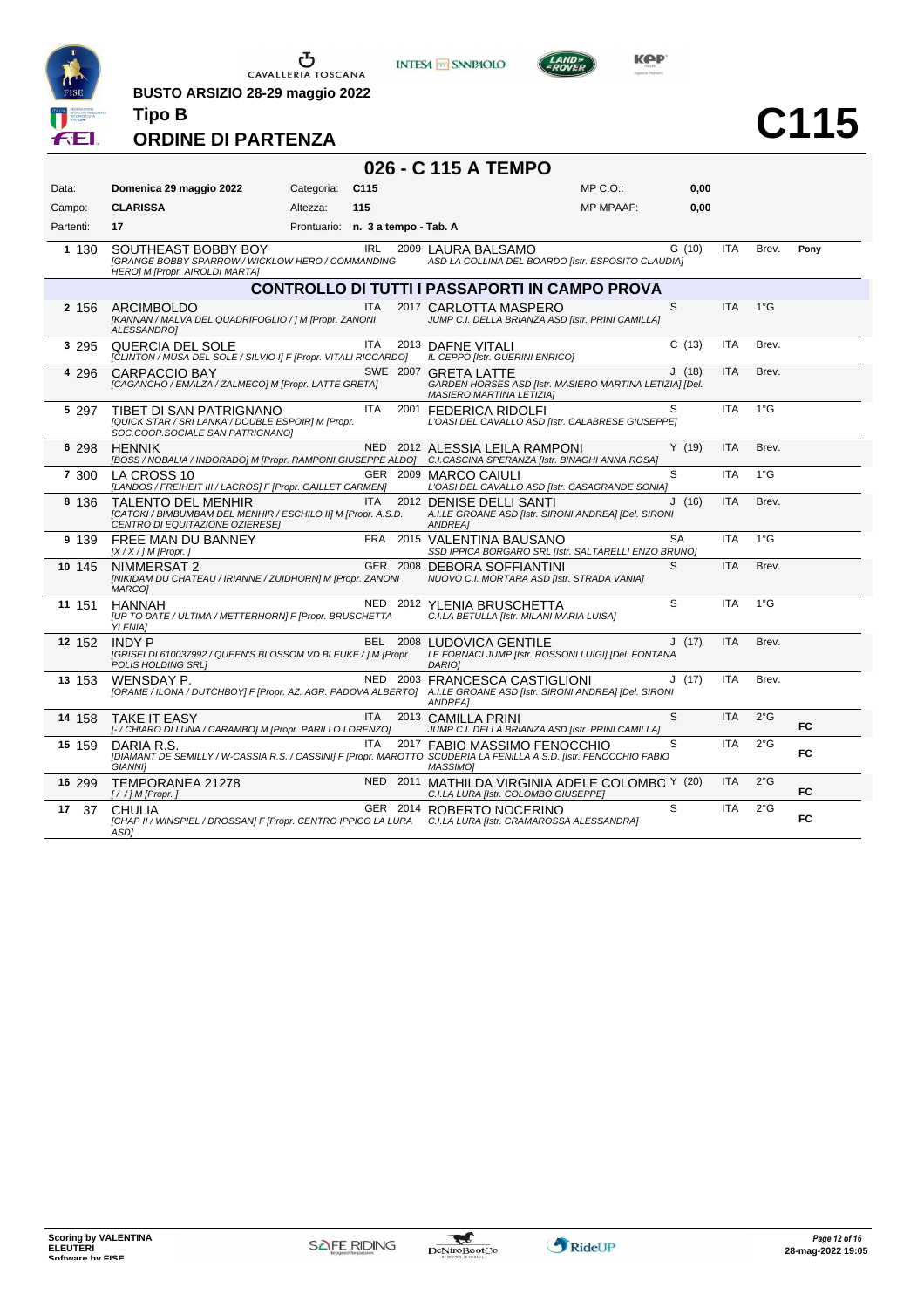

**BUSTO ARSIZIO 28-29 maggio 2022**





LAND-<br>EPOVER

**C120**

#### **ORDINE DI PARTENZA**

| 027 - C 120 A FASI |  |  |  |  |
|--------------------|--|--|--|--|
|--------------------|--|--|--|--|

| Data:     | Domenica 29 maggio 2022                                                                                                                                                 | Categoria:  | C <sub>120</sub> |                                                                                        | MP C.O.          | 0,00      |            |               |    |
|-----------|-------------------------------------------------------------------------------------------------------------------------------------------------------------------------|-------------|------------------|----------------------------------------------------------------------------------------|------------------|-----------|------------|---------------|----|
| Campo:    | <b>CLARISSA</b>                                                                                                                                                         | Altezza:    | 120              |                                                                                        | <b>MP MPAAF:</b> | 0,00      |            |               |    |
| Partenti: | 11                                                                                                                                                                      | Prontuario: |                  | n. 19.2 speciale a fasi consecutive - Tab. A                                           |                  |           |            |               |    |
| 1 174     | <b>CASHMERE DUVET</b><br>[LINCOLM L / ILIADE / BRISTOL DE LA LOGE] M [Propr. PISTONE<br>SUSANNA1                                                                        |             | <b>ITA</b>       | 2012 ALESSANDRO MANGHI<br>CI VALDARENNE ASD [Istr. MANGHI ALESSANDRO]                  |                  | S         | <b>ITA</b> | $1^{\circ}$ G |    |
| 2 178     | DANCING QUEEN<br>[PIERROT / QUALANTA Z / QUASIMODO Z] F [Propr. SOCIETA' IPPICA ASD LA COLLINA DEL BOARDO [Istr. ESPOSITO CLAUDIA]<br><b>DELLA TREBBIAI</b>             |             |                  | NED 2008 MATILDE MASSARI                                                               |                  | J(16)     | <b>ITA</b> | $1^{\circ}$ G |    |
| 3 3 0 3   | PASSIFLORA DEL SOLE<br>[GELSEMIUM DEL SOLE / QUE JE T'AIME D.C. / BURGGRAF  F [Propr. L'OASI DEL CAVALLO ASD [Istr. CALABRESE GIUSEPPE]<br><b>NEBEL ARNEODOI</b>        |             | <b>ITA</b>       | 2012 AURORA CASONI                                                                     |                  | Y(19)     | <b>ITA</b> | $1^{\circ}$ G |    |
| 4 304     | <b>BYRON DU MILLE</b><br>[DIAMANT DE SEMILLY / PRINCESS LERCHENBERG / ] M [Propr. ASD L'OASI DEL CAVALLO ASD [Istr. CASAGRANDE SONIA]<br>L'OASI DEL CAVALLO]            |             |                  | FRA 2011 MARCO CAIULI                                                                  |                  | S         | <b>ITA</b> | $1^{\circ}$ G |    |
| 5 142     | <b>QUAPRICE D'AMOUR</b><br>[QUITO DE BAUSSY / EUPHRASIA D'AMOUR / VOLTAIRE] M [Propr.<br><b>FORTINI MARTINAI</b>                                                        |             |                  | FRA 2004 MARCO ILARIO BOMBARDIERI<br>C.I.LA MERIGGIA [Istr. GALIANO STEFANO]           |                  | S         | <b>ITA</b> | $1^{\circ}$ G |    |
| 6 148     | BERCEUSE DU DALOT<br>[ROCK'N ROLL SEMILLY / PIVOINE DU DALOT / IVORY STAR] F [Propr. A.I.LE GROANE ASD [Istr. SIRONI ANDREA] [Del. SIRONI<br><b>FINETTI ELISABETTAI</b> |             |                  | FRA 2011 ELISABETTA FINETTI<br>ANDREA]                                                 |                  | J(17)     | <b>ITA</b> | $1^{\circ}$ G |    |
| 7 150     | <b>MACALEA</b><br>[CASCARI / VANANDA / INDOCTRO] F [Propr. ANTINORO GIADA]                                                                                              |             | <b>ITA</b>       | 2015 GIADA ANTINORO<br>C.I.LA MERIGGIA [Istr. GALIANO STEFANO]                         |                  | Y(20)     | <b>ITA</b> | $1^{\circ}$ G |    |
| 8 1 6 5   | <b>WEBSTER</b><br>[NUMERO UNO / ROXANA-VANESSA / KROONGRAAF] M [Propr.<br>SOCIETA' IPPICA DELLA TREBBIAI                                                                |             |                  | NED 2003 FRANCESCO BALSAMO<br>ASD LA COLLINA DEL BOARDO [Istr. ESPOSITO CLAUDIA]       |                  | <b>SA</b> | <b>ITA</b> | $1^{\circ}$ G |    |
| 9 171     | <b>NATTINGHAM</b><br>[CONQUISTADOR / ORANA / HAMILCAR] M [Propr. CUSATI ORFEA]                                                                                          |             | <b>ITA</b>       | 2009 YLENIA BRUSCHETTA<br>C.I.LA BETULLA [Istr. MILANI MARIA LUISA]                    |                  | S         | <b>ITA</b> | $1^{\circ}$ G |    |
| 10 172    | CARLOTTA 187<br>[CARRICO / ZAUBERMOUSE / ALCATRAZ] F [Propr. EREDI DI BILONI NUOVO C.I. MORTARA ASD [Istr. STRADA VANIA]<br>DAVIDE SOC. AGR.]                           |             |                  | GER 2008 LAURA BILONI                                                                  |                  | Y(21)     | <b>ITA</b> | $1^{\circ}$ G |    |
| 11 160    | <b>ODILE VAN DE HELLE</b><br>[CASTELINO VD HELLE / VANESSAI X / CARETINO] F [Propr. SSD<br><b>IPPICO BORGARO SRLI</b>                                                   |             |                  | BEL 2014 ENZO BRUNO SALTARELLI<br>SSD IPPICA BORGARO SRL [Istr. SALTARELLI ENZO BRUNO] |                  | <b>SA</b> | <b>ITA</b> | $2^{\circ}$ G | FC |

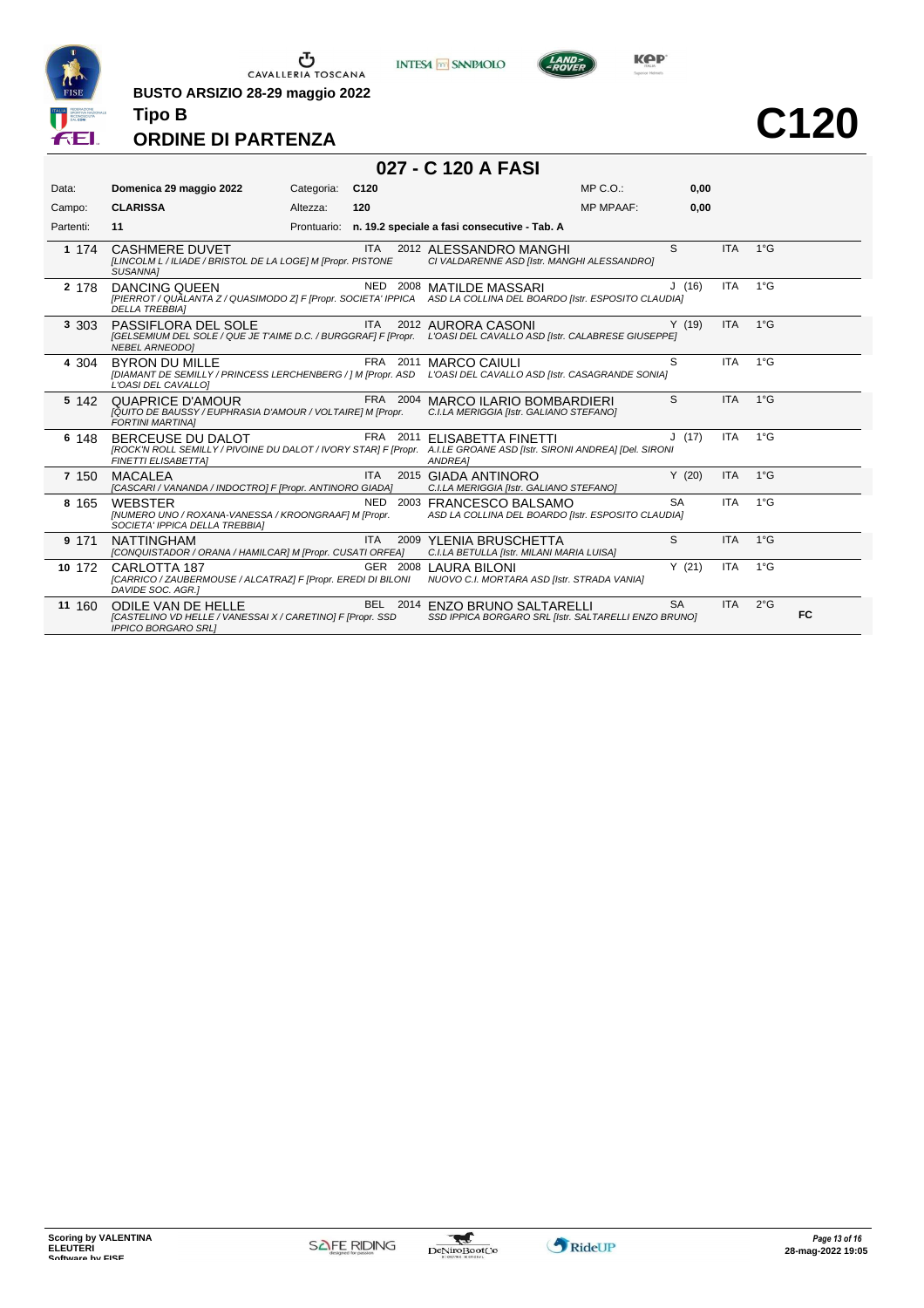| <b>CONTENT</b>                                      | BUSTO ARSIZIO 28-29 maggio 2022                                                                         | <b>CAVALLERIA TOSCANA</b> |                    | <b>INTESA M SANPAOLO</b>                     | <b>KPP</b><br><i><b>AND</b></i><br>Superior: Helmets |           |            |                  |
|-----------------------------------------------------|---------------------------------------------------------------------------------------------------------|---------------------------|--------------------|----------------------------------------------|------------------------------------------------------|-----------|------------|------------------|
| SPORTIVA NAZIONAL<br>RICONOSCIUTA<br><b>DALCONI</b> | <b>Tipo B</b>                                                                                           |                           |                    |                                              |                                                      |           |            | C <sub>125</sub> |
| ffEl                                                | <b>ORDINE DI PARTENZA</b>                                                                               |                           |                    |                                              |                                                      |           |            |                  |
|                                                     |                                                                                                         |                           |                    | 028 - C 125 A FASI                           |                                                      |           |            |                  |
| Data:                                               | Domenica 29 maggio 2022                                                                                 | Categoria:                | C <sub>125</sub>   |                                              | $MP C. O.$ :                                         | 0.00      |            |                  |
| Campo:                                              | <b>CLARISSA</b>                                                                                         | Altezza:                  | 125                |                                              | <b>MP MPAAF:</b>                                     | 0,00      |            |                  |
| Partenti:                                           | $\overline{2}$                                                                                          | Prontuario:               |                    | n. 19.2 speciale a fasi consecutive - Tab. A |                                                      |           |            |                  |
| 1 185                                               | <b>INCREIBLE VAN'T LAAR</b><br>[CLINTON / MARENGA / LURANO] M [Propr. SSD IPPICO BORGARO<br><b>SRLI</b> |                           | <b>BEL</b><br>2008 | DEBORA GAI                                   | SSD IPPICA BORGARO SRL [Istr. SALTARELLI ENZO BRUNO] | <b>SA</b> | <b>ITA</b> | $1^{\circ}$ G    |
| 2 3 0 7                                             | SARPEDON DE L'AU<br>[JAZZ BAND COURCELLE / HELL WOOD / HENAUD] M [Propr. CAIULI<br><b>MARCOI</b>        |                           | FRA 2006           | <b>MARCO CAIULI</b>                          | L'OASI DEL CAVALLO ASD [Istr. CASAGRANDE SONIA]      | S         | <b>ITA</b> | $1^{\circ}$ G    |

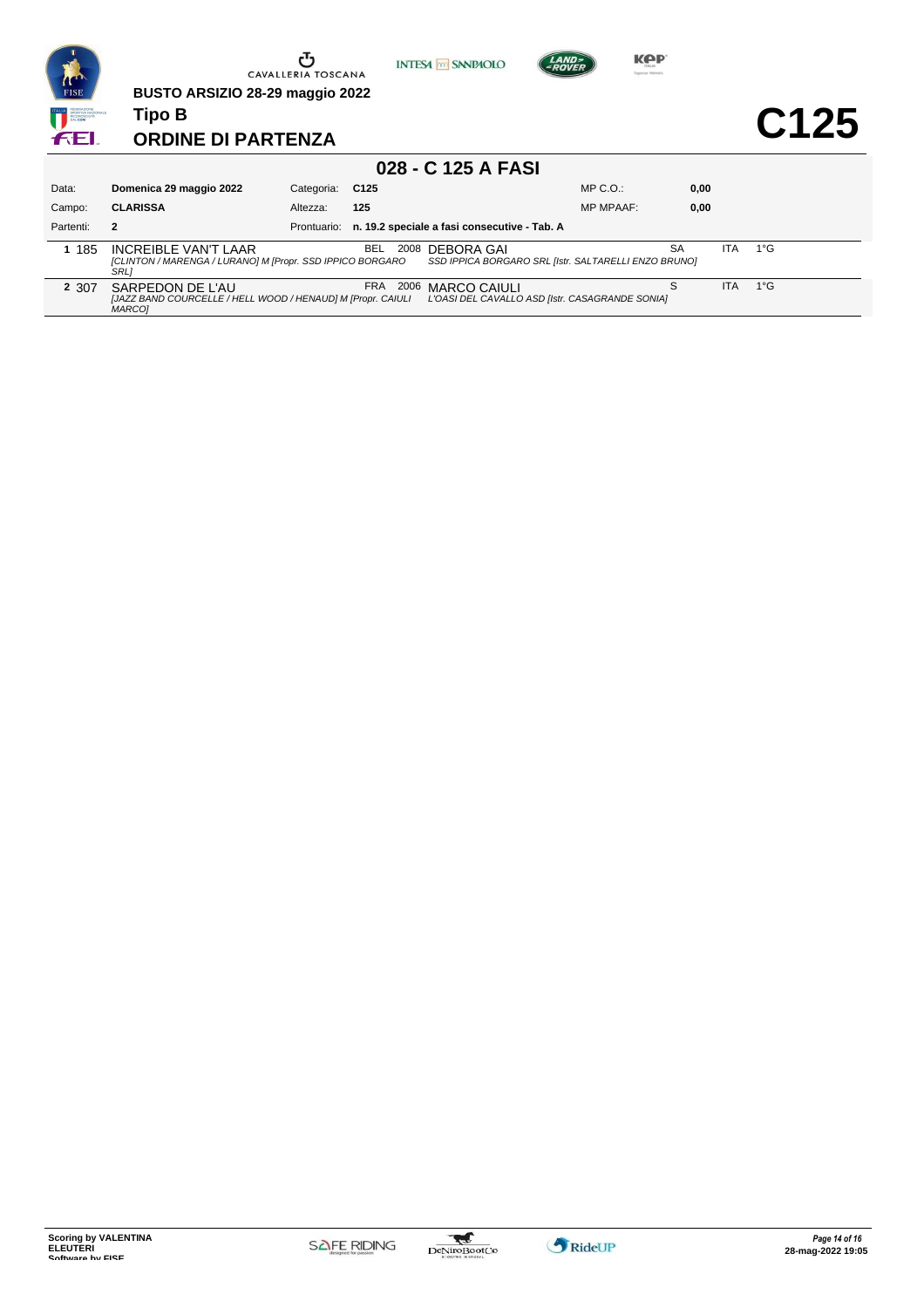

**BUSTO ARSIZIO 28-29 maggio 2022**





**C130**

## **ORDINE DI PARTENZA**

| 029 - C 130 A TEMPO |                                                                                                                          |             |                       |      |                                                                                                               |                  |       |            |               |  |  |
|---------------------|--------------------------------------------------------------------------------------------------------------------------|-------------|-----------------------|------|---------------------------------------------------------------------------------------------------------------|------------------|-------|------------|---------------|--|--|
| Data:               | Domenica 29 maggio 2022                                                                                                  | Categoria:  | C <sub>130</sub>      |      |                                                                                                               | $MP C. O.$ :     | 0,00  |            |               |  |  |
| Campo:              | <b>CLARISSA</b>                                                                                                          | Altezza:    | 130                   |      |                                                                                                               | <b>MP MPAAF:</b> | 0,00  |            |               |  |  |
| Partenti:           | 6                                                                                                                        | Prontuario: | n. 3 a tempo - Tab. A |      |                                                                                                               |                  |       |            |               |  |  |
| 1 195               | KATANA<br>$[X/X/]$ F [Propr.]                                                                                            |             | NED                   |      | 2015 MARGHERITA ROCCA<br>JUMP C.I. DELLA BRIANZA ASD [Istr. PRINI CAMILLA]                                    |                  | S     | ITA        | $2^{\circ}$ G |  |  |
| 2 196               | <b>HEIBE</b><br>[BUBALO VDL / BEIBE / NEKTON] F [Propr. EVENTING RUNNER<br><b>GROUP SRLI</b>                             |             | NED                   |      | 2012 CHIARA BENEVENTO<br>C.I.EDEN [Istr. CUDIA ROBERTO]                                                       |                  | S     | <b>ITA</b> | $1^{\circ}$ G |  |  |
| 3 197               | ULYSSE DES CHENES<br>[NORTON D'EOLE / ADELINE VAN'T PARADIJS / ] M [Propr. REBORA<br><b>ELENA1</b>                       |             |                       |      | FRA 2008 ELENA REBORA<br>C.I.IL QUADRIFOGLIO [Istr. BATTAGLINO TERESA LOREDANA]                               |                  | S     | ITA.       | $1^{\circ}$ G |  |  |
| 4 203               | MYLORD TOULON VAN HET GEVAHOF<br>[TOULON / DREAM GIRL VAN HET GEVAHOF / BURGGRAF] M [Propr.<br><b>BALSAMO VITTORIOI</b>  |             | <b>BEL</b>            |      | 2012 VITTORIO BALSAMO<br>ASD LA COLLINA DEL BOARDO [Istr. ESPOSITO CLAUDIA] [Del.<br><b>ESPOSITO CLAUDIAI</b> |                  | J(18) | ITA.       | $2^{\circ}$ G |  |  |
| 5 200               | DESIRE' VANT'T WINKELVELDEKE<br>[UGANO SITTE / TACTIQUE DE LA HAUTE-SURE / PRIAMOS V/H] M<br>[Propr. BRAMBILLA CATERINA] |             | <b>BEL</b>            | 2009 | FABIO MASSIMO FENOCCHIO<br>SCUDERIA LA FENILLA A.S.D. [Istr. FENOCCHIO FABIO<br><b>MASSIMO1</b>               |                  | S     | <b>ITA</b> | $2^{\circ}$ G |  |  |
| 6 189               | <b>IVOR</b><br>$[X/X]/M$ [Propr. ]                                                                                       |             | NED.                  | 2013 | RACHELE CIESLAKIEWICZ<br>FISE [Istr.]                                                                         |                  | J(16) | SUI        | $1^{\circ}$ G |  |  |